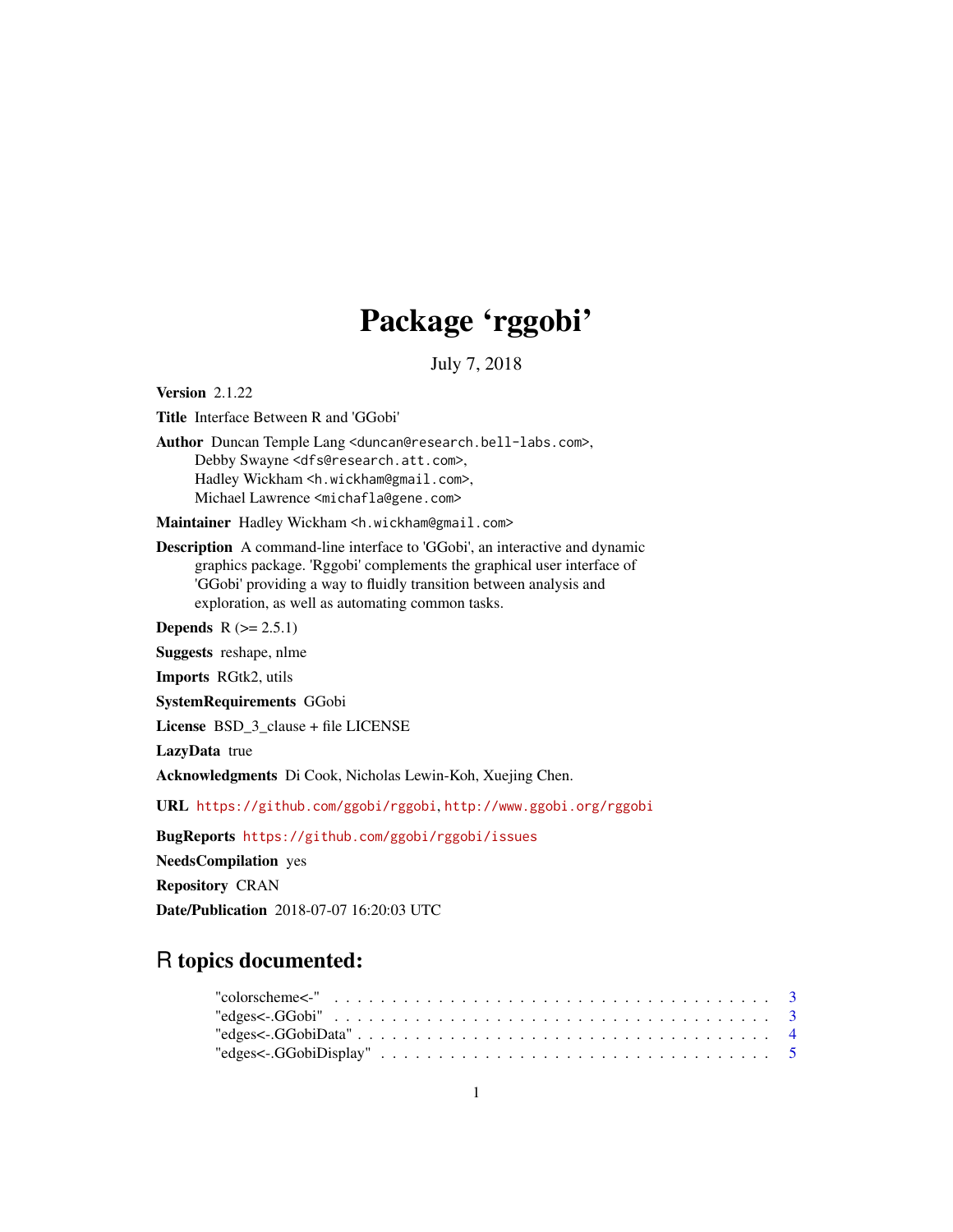| 6                                                                                                                                                                                                                                   |
|-------------------------------------------------------------------------------------------------------------------------------------------------------------------------------------------------------------------------------------|
| 6                                                                                                                                                                                                                                   |
| 7                                                                                                                                                                                                                                   |
| 8                                                                                                                                                                                                                                   |
| 8                                                                                                                                                                                                                                   |
| 9                                                                                                                                                                                                                                   |
| 10                                                                                                                                                                                                                                  |
| 11                                                                                                                                                                                                                                  |
| 12                                                                                                                                                                                                                                  |
| 13                                                                                                                                                                                                                                  |
| 13                                                                                                                                                                                                                                  |
| 14                                                                                                                                                                                                                                  |
| 14                                                                                                                                                                                                                                  |
| 15                                                                                                                                                                                                                                  |
| 15                                                                                                                                                                                                                                  |
| 16                                                                                                                                                                                                                                  |
| 17                                                                                                                                                                                                                                  |
| 18                                                                                                                                                                                                                                  |
| 18                                                                                                                                                                                                                                  |
| 19                                                                                                                                                                                                                                  |
| 20                                                                                                                                                                                                                                  |
| 21                                                                                                                                                                                                                                  |
| 22                                                                                                                                                                                                                                  |
|                                                                                                                                                                                                                                     |
| 23                                                                                                                                                                                                                                  |
| 24                                                                                                                                                                                                                                  |
| 25                                                                                                                                                                                                                                  |
| $glyph\_colour.GGobiData \ldots \ldots \ldots \ldots \ldots \ldots \ldots \ldots \ldots \ldots \ldots$<br>25                                                                                                                        |
| 26                                                                                                                                                                                                                                  |
| 27                                                                                                                                                                                                                                  |
|                                                                                                                                                                                                                                     |
|                                                                                                                                                                                                                                     |
|                                                                                                                                                                                                                                     |
| 29                                                                                                                                                                                                                                  |
| 30                                                                                                                                                                                                                                  |
| 30                                                                                                                                                                                                                                  |
| 31                                                                                                                                                                                                                                  |
| 32<br>Storm tracks data response to the contract of the contract of the contract of the contract of the contract of the contract of the contract of the contract of the contract of the contract of the contract of the contract of |
| 33                                                                                                                                                                                                                                  |
| 33                                                                                                                                                                                                                                  |
| 34                                                                                                                                                                                                                                  |

**Index** [35](#page-34-0)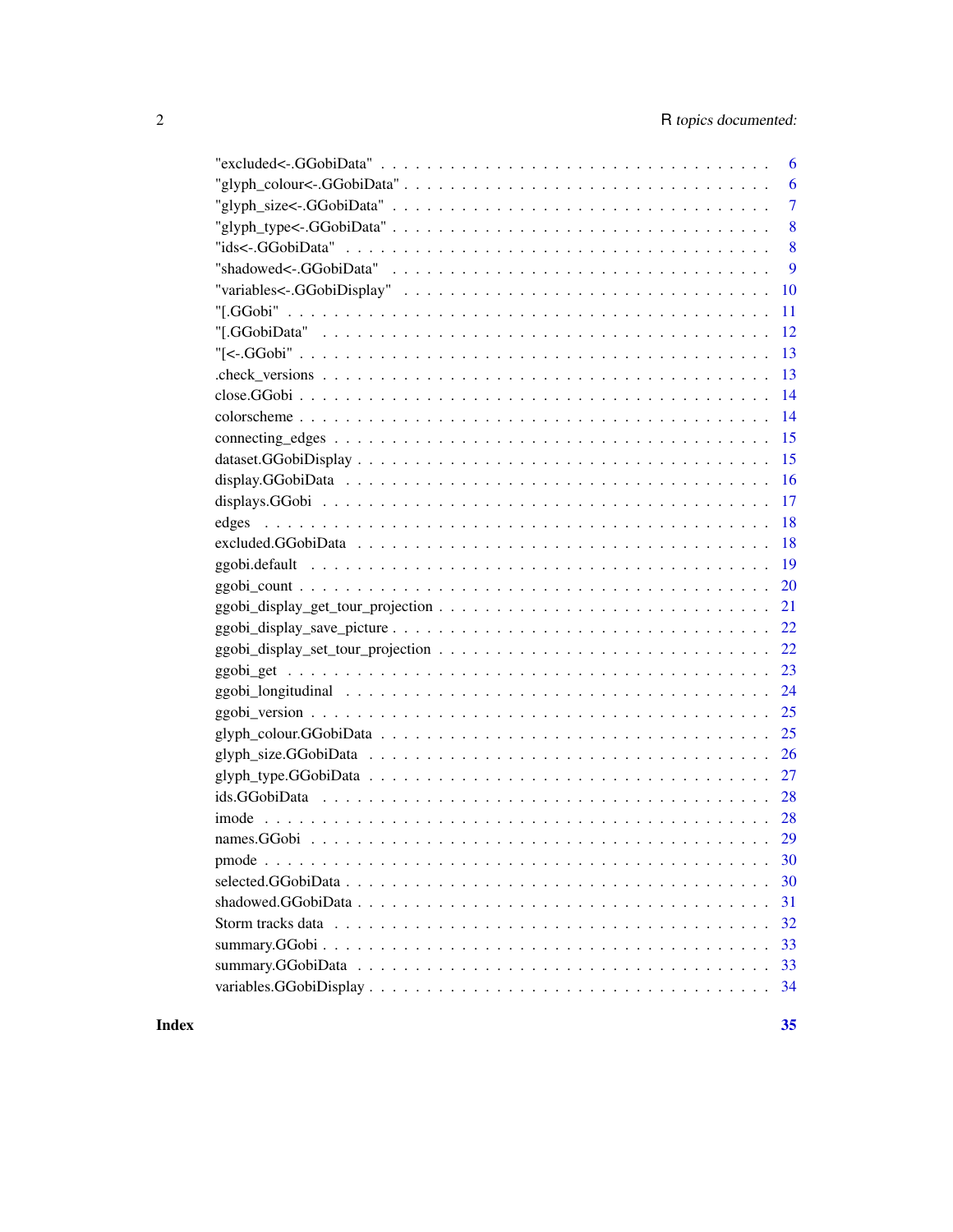<span id="page-2-0"></span>"colorscheme<-" *Set active colour scheme.*

## Description

Specify the active color scheme in a GGobi instance or the session options.

#### Usage

```
"colorscheme<-"(x, value)
```
## Arguments

| x     | GGobi object                 |
|-------|------------------------------|
| value | colour scheme to make active |

## Details

This makes a particular color scheme active within a GGobi instance.

#### Value

The name of the previously active color scheme.

## Author(s)

Hadley Wickham <h.wickham@gmail.com>

#### Examples

```
if (interactive()) {
g <- ggobi(mtcars)
colorscheme(g) <- "Set1 8"
colorscheme(g) <- 1}
```
"edges<-.GGobi" *Set edges*

## Description

Create a new edges dataset and add to GGobi

## Usage

```
## S3 replacement method for class 'GGobi'
edges(x) <- value
```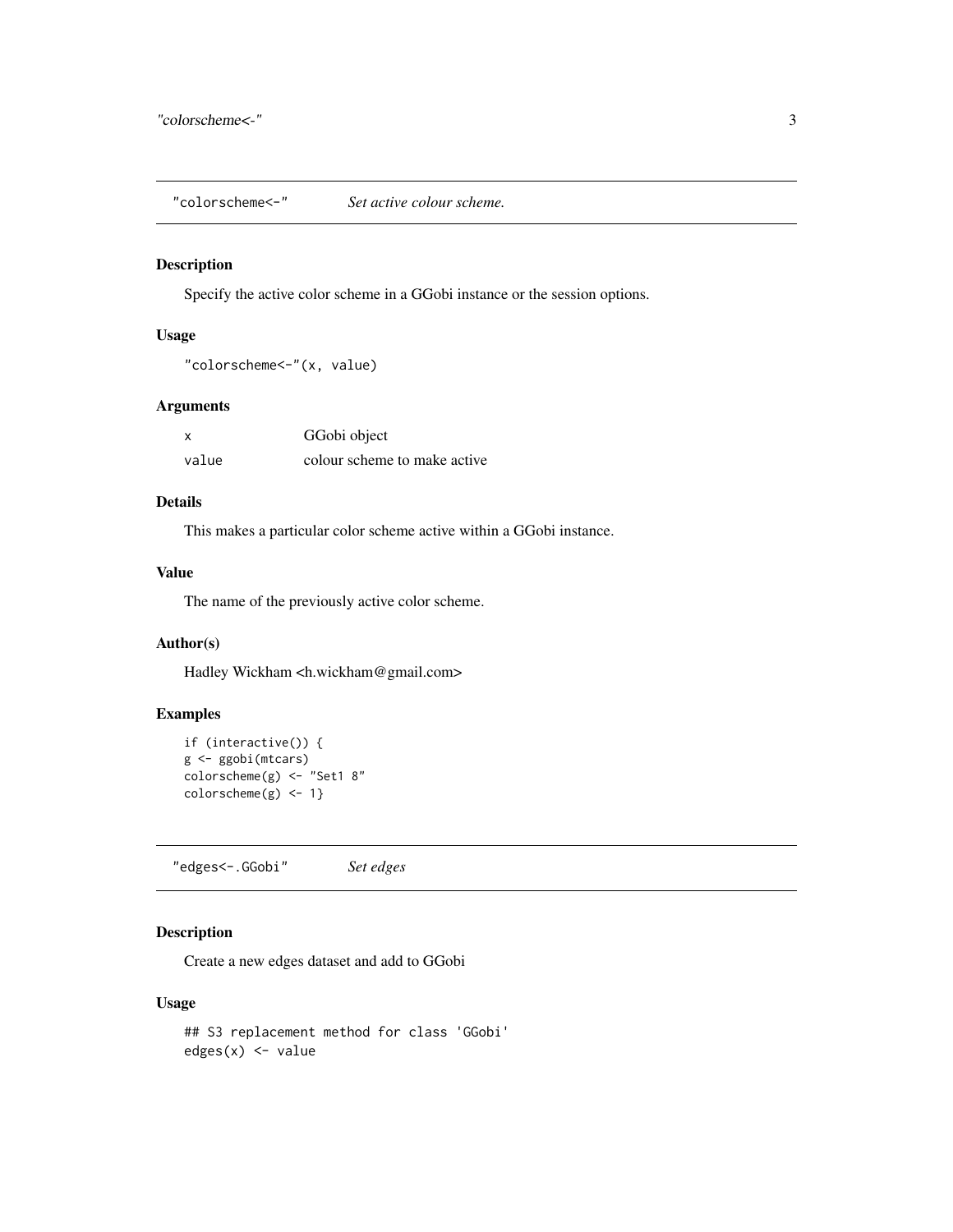#### <span id="page-3-0"></span>**Arguments**

| X     | GGobi dataset |
|-------|---------------|
| value | new edges     |

## Details

@arguments GGobi dataset @arguments new edges

#### Author(s)

Hadley Wickham <h.wickham@gmail.com>

"edges<-.GGobiData" *Set edges*

#### Description

Set edges for a dataset.

#### Usage

## S3 replacement method for class 'GGobiData' edges(x) <- value

#### Arguments

|       | <b>GGobiData</b>                                                              |
|-------|-------------------------------------------------------------------------------|
| value | matrix, data frame, or graph containing of edges. First column should be from |
|       | edge, second column to edge.                                                  |

#### Details

In GGobi, and edge dataset is a special type of dataset that has two additional (hidden) columns which specification source and destination row names. These rownames are compared to the row names of the dataset in the current plot, and if any match, it is possible to specify this dataset as an edge set to the plotted datset. When this is done, edges will be drawn between points specified by the edge dataset.

To remove edges, set edges to NULL.

## Author(s)

Hadley Wickham <h.wickham@gmail.com>

## See Also

[ggobi\\_longitudinal](#page-23-1) for creating edges which simulate time series plots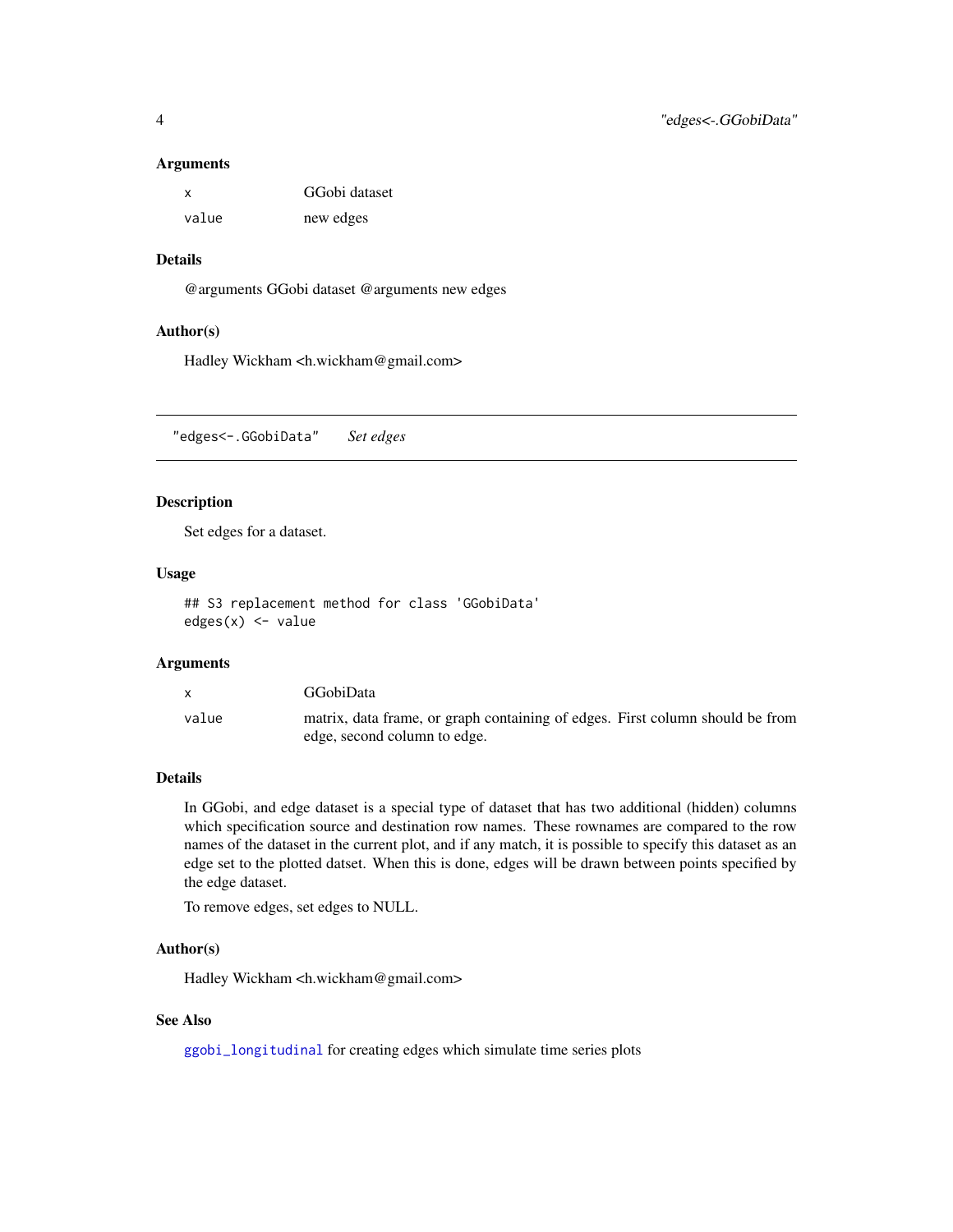## <span id="page-4-0"></span>"edges<-.GGobiDisplay" 5

## Examples

```
if (interactive()) {
cc<-cor(t(swiss),use="p", method="s")
ccd < -sqrt(2*(1-cc))a <- which(lower.tri(ccd), arr.ind=TRUE)
src <- row.names(swiss)[a[,2]]
dest <- row.names(swiss)[a[,1]]
weight <- as.vector(as.dist(ccd))
gg <- ggobi(swiss)
gg$cor <- data.frame(weight)
edges(gg$cor) <- cbind(src, dest)
edges(gg$cor)
edges(gg$cor) <- NULL}
```
"edges<-.GGobiDisplay" *Set edges*

## Description

Set edges for a display

## Usage

```
## S3 replacement method for class 'GGobiDisplay'
edges(x) <- value
```
#### Arguments

| x     | GGobiDisplay object                  |
|-------|--------------------------------------|
| value | GGobiData object that contains edges |

## Details

This sets the dataset that a GGobiDisplay uses to display edges.

## Author(s)

Hadley Wickham <h.wickham@gmail.com>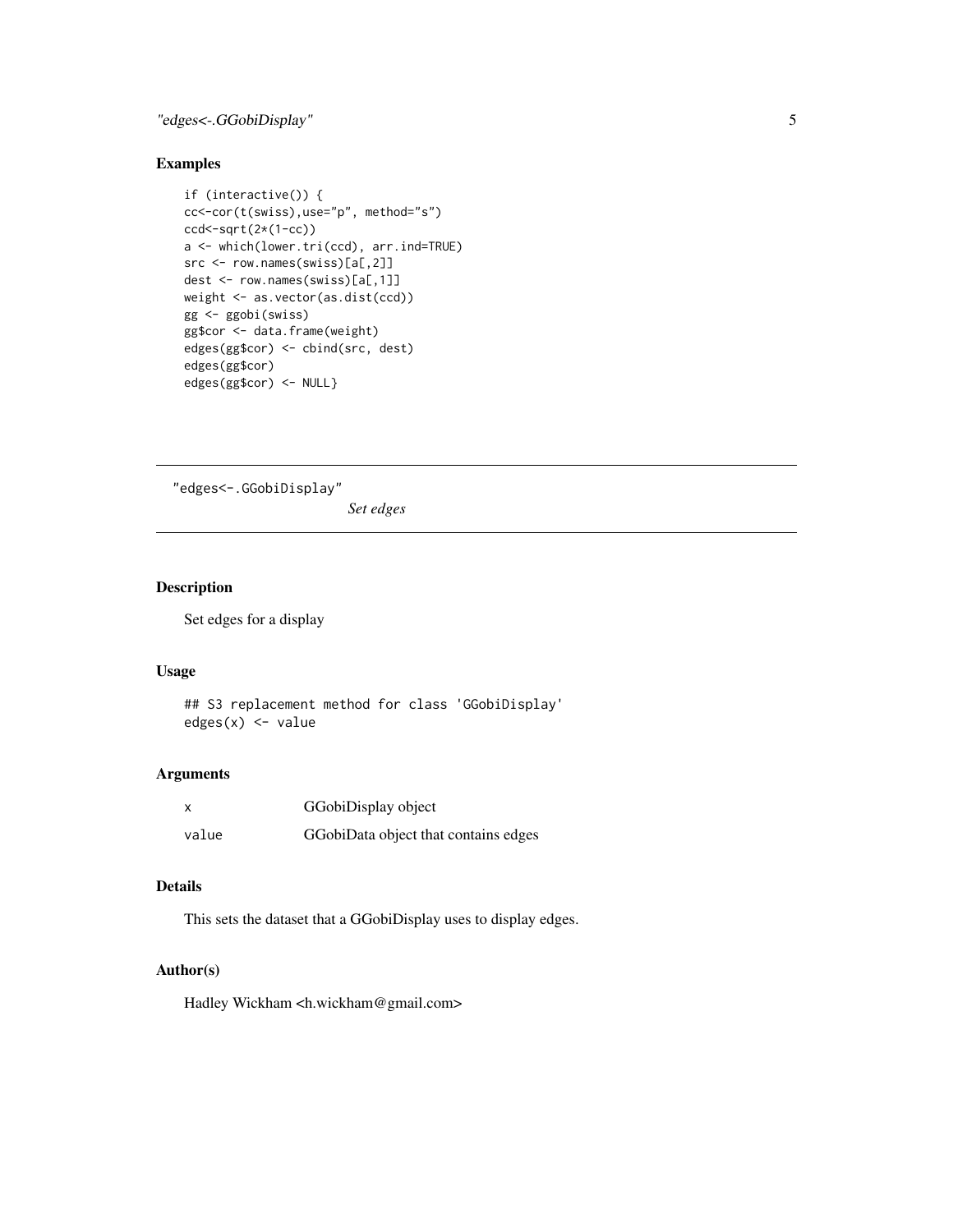<span id="page-5-0"></span>"excluded<-.GGobiData"

*Set excluded status*

## Description

Set the exclusion status of points.

## Usage

## S3 replacement method for class 'GGobiData'  $excluded(x) < - value$ 

## Arguments

| X     | <b>GGobiData</b> |
|-------|------------------|
| value | logical vector   |

## Details

If a point is excluded it is not drawn.

## Author(s)

Hadley Wickham <h.wickham@gmail.com>

## See Also

[excluded](#page-0-0)

"glyph\_colour<-.GGobiData"

*Set glyph colour*

## <span id="page-5-1"></span>Description

Set glyph colour

#### Usage

## S3 replacement method for class 'GGobiData' glyph\_colour(x) <- value

## Arguments

| x     | <b>GGobiData</b>      |
|-------|-----------------------|
| value | vector of new colours |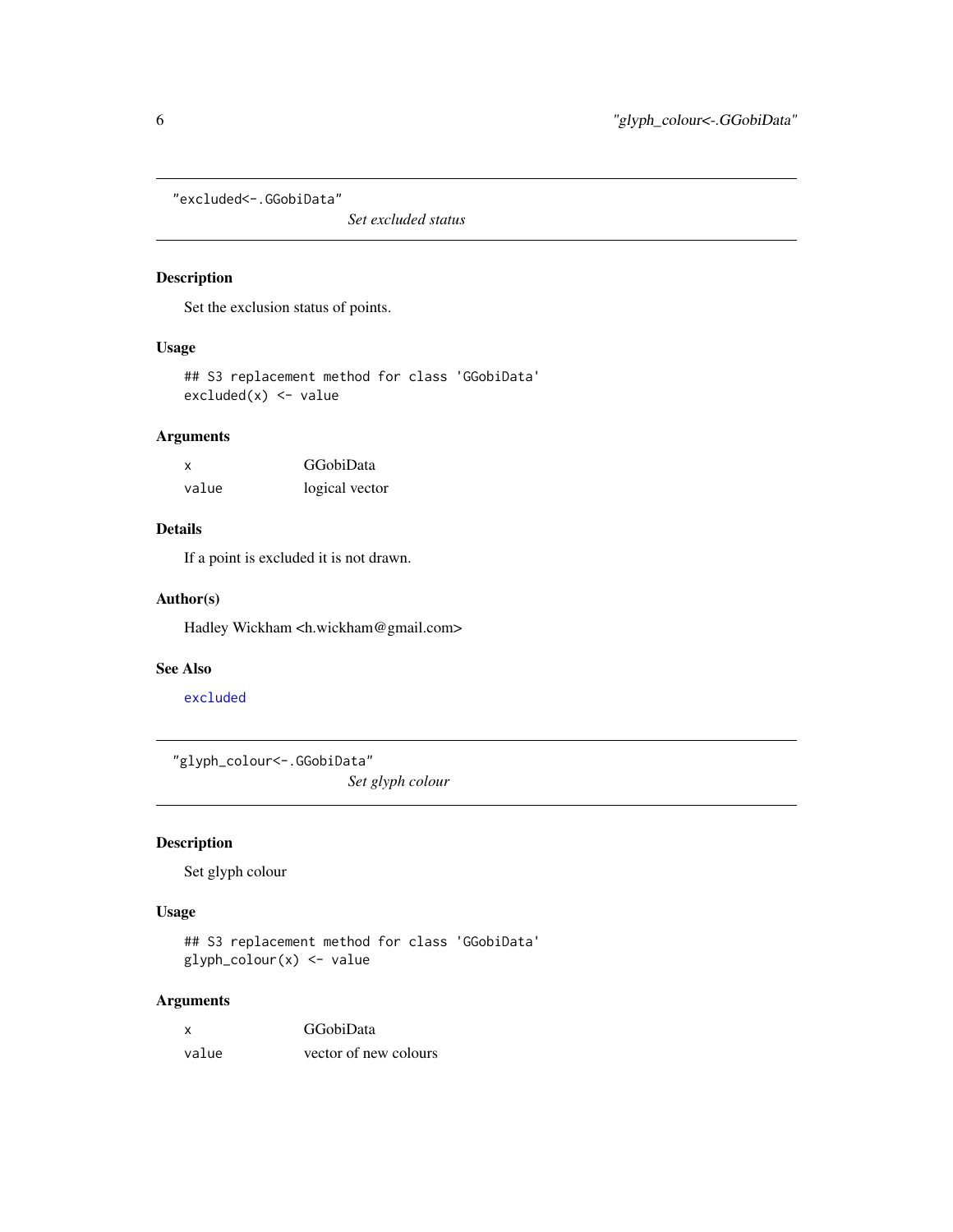## <span id="page-6-0"></span>Author(s)

Hadley Wickham <h.wickham@gmail.com>

## See Also

[glyph\\_colour](#page-24-1)

"glyph\_size<-.GGobiData"

*Set glyph size*

## <span id="page-6-1"></span>Description

Set glyph size

## Usage

## S3 replacement method for class 'GGobiData' glyph\_size(x) <- value

## Arguments

| x     | <b>GGobiData</b>    |
|-------|---------------------|
| value | vector of new sizes |

## Details

Glyph size is an integer between 1 and 6.

## Author(s)

Hadley Wickham <h.wickham@gmail.com>

## See Also

[glyph\\_size](#page-25-1)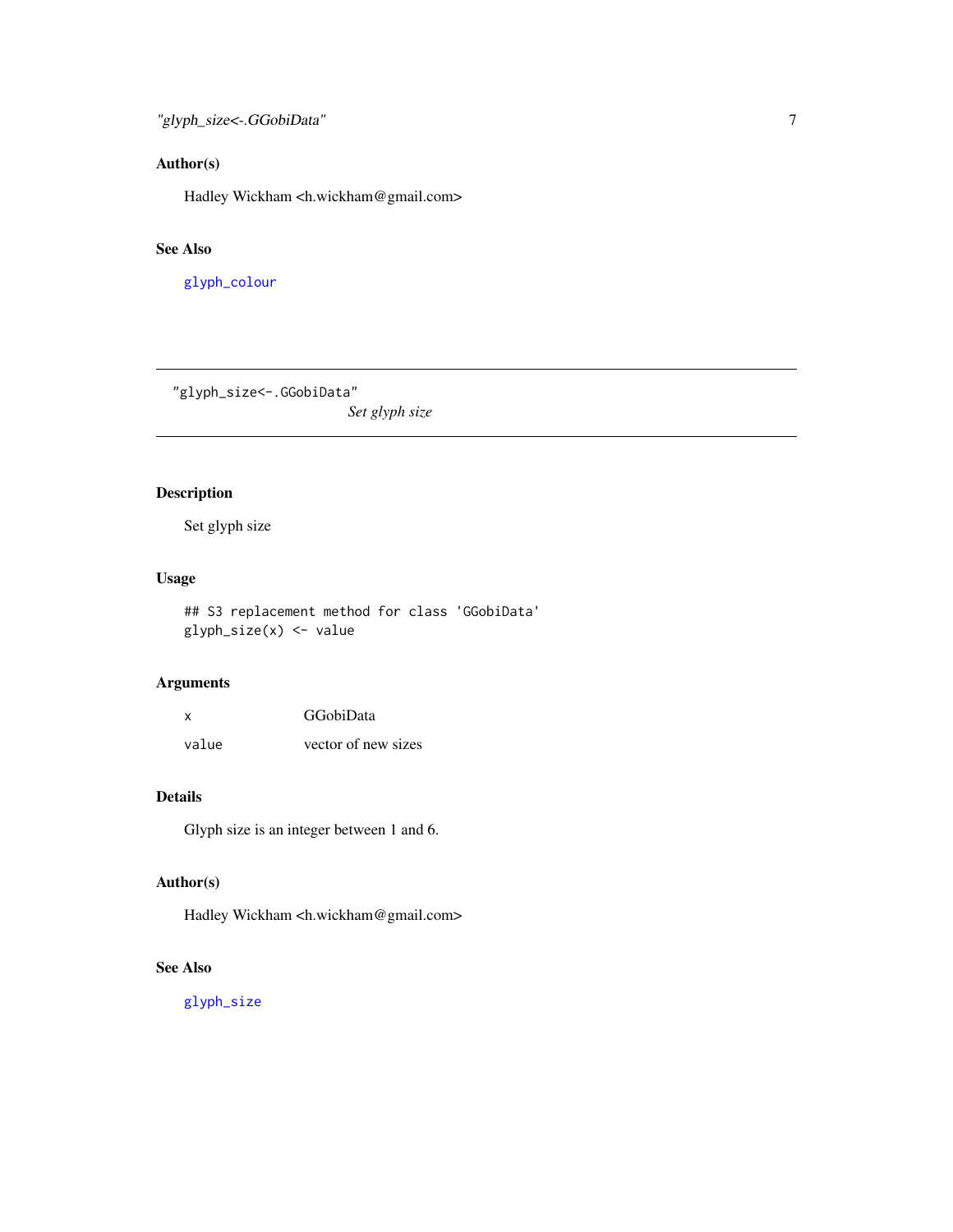<span id="page-7-0"></span>"glyph\_type<-.GGobiData"

*Set glyph type*

## <span id="page-7-1"></span>Description

Set glyph type

## Usage

## S3 replacement method for class 'GGobiData' glyph\_type(x) <- value

## Arguments

| X     | GGobiData           |
|-------|---------------------|
| value | vector of new types |

## Author(s)

Hadley Wickham <h.wickham@gmail.com>

## See Also

[glyph\\_type](#page-26-1)

"ids<-.GGobiData" *Set row ids*

## <span id="page-7-2"></span>Description

Set row ids from a GGobiData

## Usage

```
## S3 replacement method for class 'GGobiData'
ids(x) \leq value
```
## Arguments

| x     | <b>GGobiData</b> |
|-------|------------------|
| value | new values       |

## Author(s)

Hadley Wickham <h.wickham@gmail.com>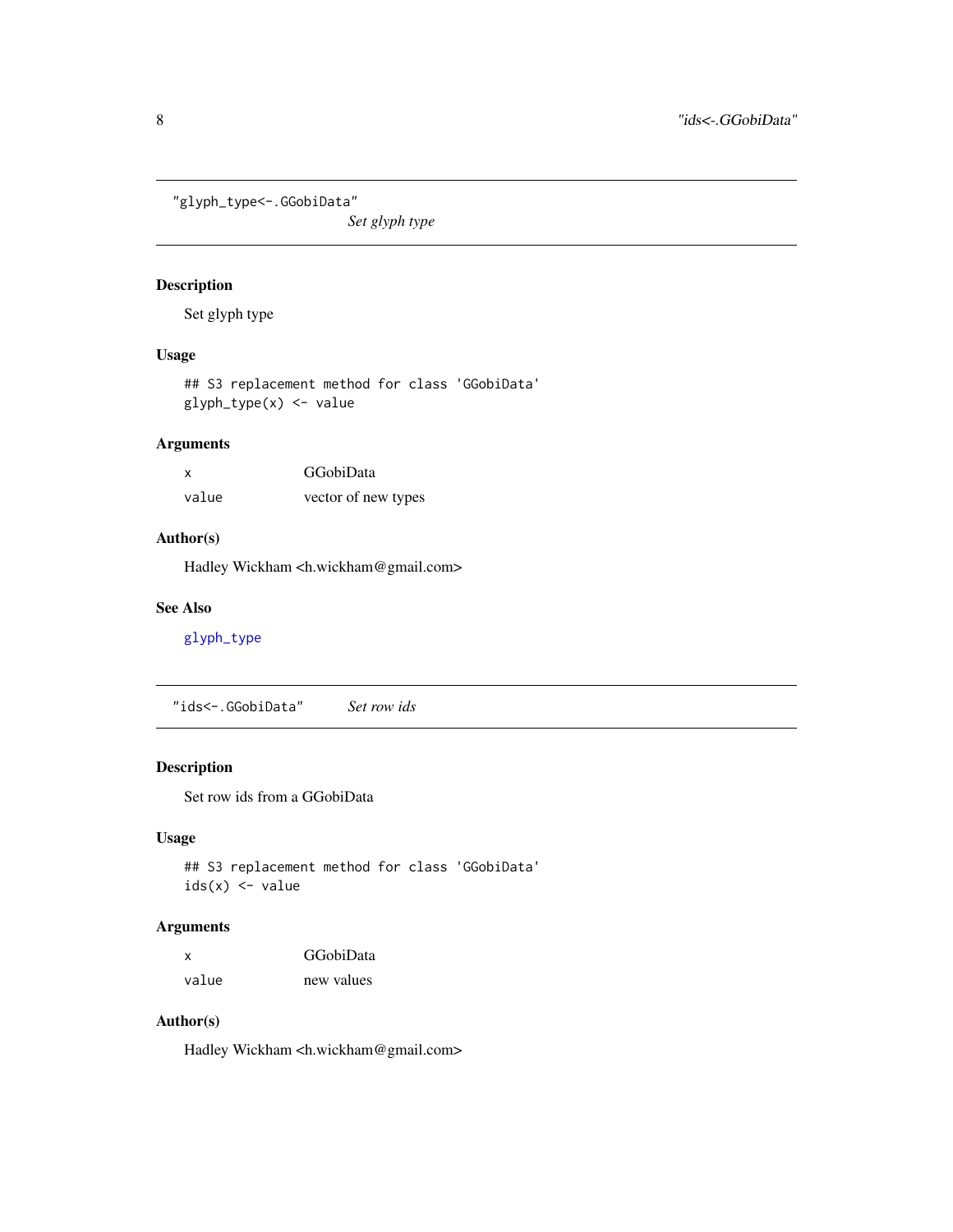## <span id="page-8-0"></span>"shadowed<-.GGobiData" 9

## See Also

[ids](#page-27-1)

"shadowed<-.GGobiData"

*Set shadowed status*

## <span id="page-8-1"></span>Description

Set the exclusion status of points.

## Usage

## S3 replacement method for class 'GGobiData' shadowed $(x)$  <- value

## Arguments

| x     | <b>GGobiData</b> |
|-------|------------------|
| value | logical vector   |

## Details

If a point is shadowed it is drawn in a dark gray colour, behind all non-shadowed points. It cannot be selected.

## Author(s)

Hadley Wickham <h.wickham@gmail.com>

#### See Also

[shadowed](#page-30-1)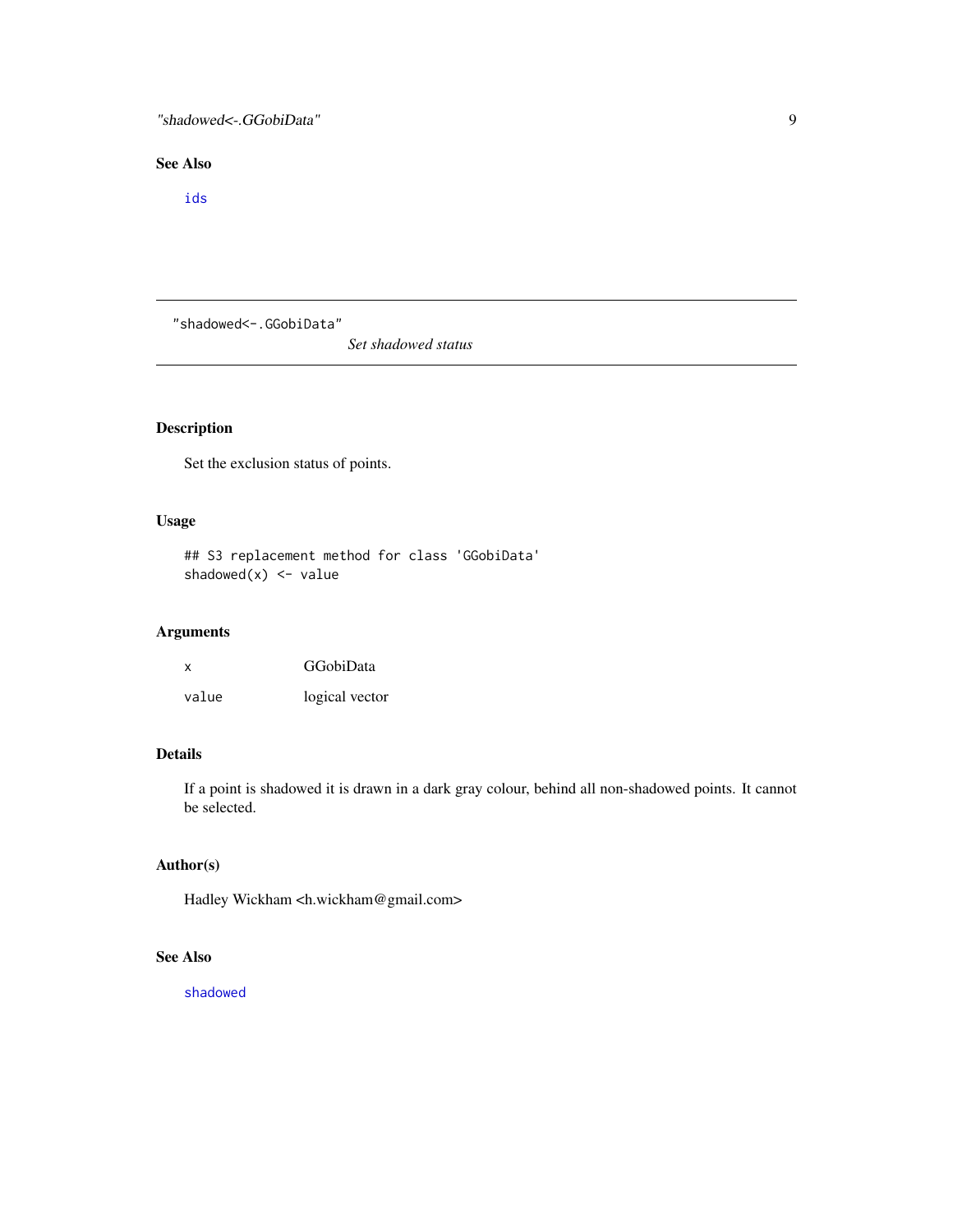```
"variables<-.GGobiDisplay"
```
*Set display variables*

#### <span id="page-9-1"></span>Description

Set display variables with a list of x, y, and z component variable indices.

#### Usage

```
## S3 replacement method for class 'GGobiDisplay'
variables(x) <- value
```
#### Arguments

|       | GGobiDisplay object                                                                |
|-------|------------------------------------------------------------------------------------|
| value | list with X, Y and Z components listing the variable indices to display, either as |
|       | numeric position or character variable name                                        |

#### Details

There are three types of variables in GGobi displays: x, y, z, which correspond to the labels on the toggle buttons in GGobi. Most plots have a constrained set of possible options. For example, in tours you can only set x variables, and you must have at least three. Or in the rotation plot, you need exactly one x, y, and z variable.

Currently, there is no checking done to ensure that you are sending a sensible set of variables for the given display type. Generally, any invalid choices will be silently ignored.

## Author(s)

Hadley Wickham <h.wickham@gmail.com>

```
if (interactive()) {
g <- ggobi(mtcars)
d <- display(g[1], "Parallel Coordinates Display")
variables(d)
variables(d) <- list(X=1:8)
variables(d) <- list(X=c("mpg", "cyl"))
variables(d)}
```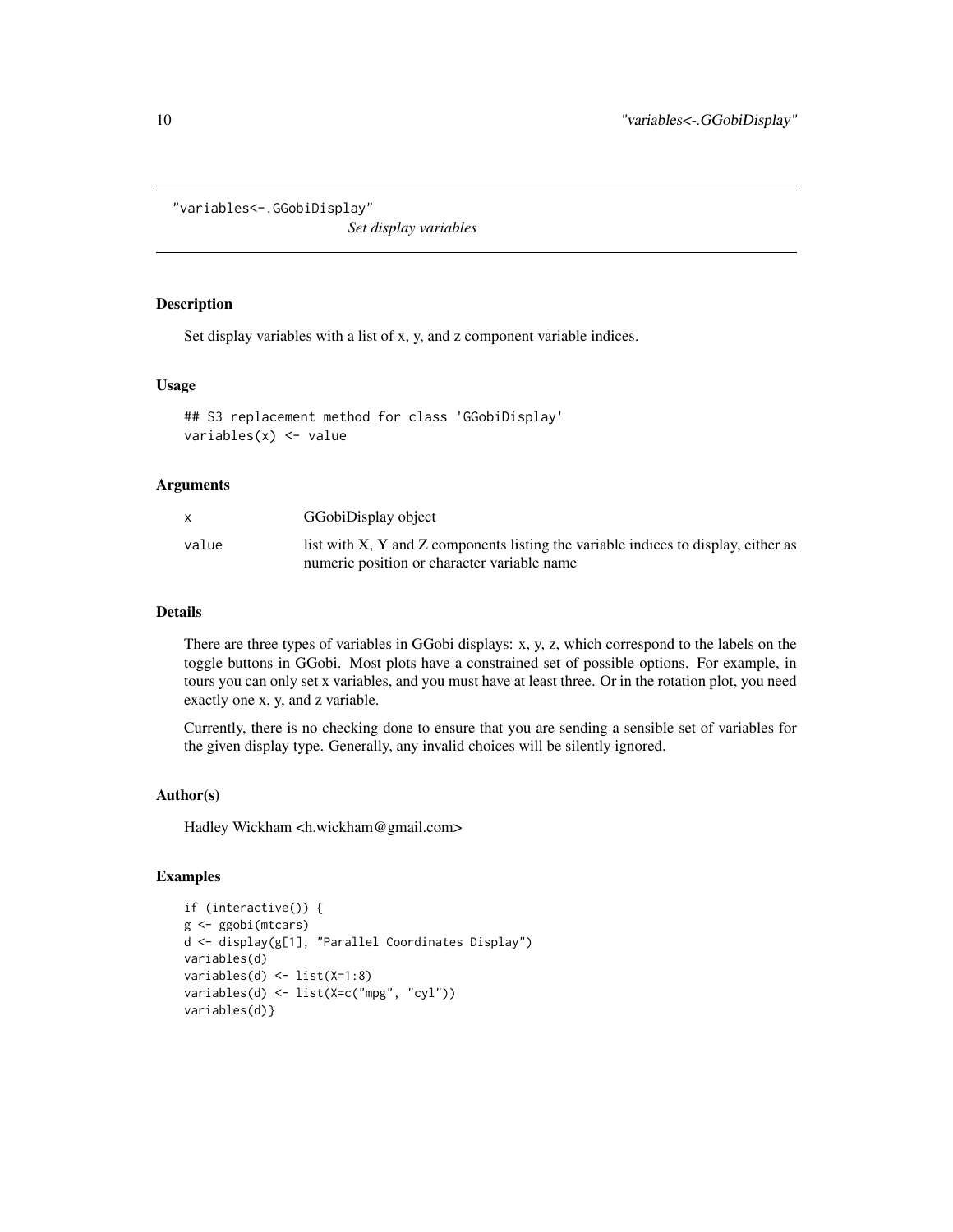<span id="page-10-0"></span>

## <span id="page-10-1"></span>Description

Conveniently retrieve ggobi dataset.

## Usage

## S3 method for class 'GGobi' x[i, ..., drop=TRUE]

## Arguments

| X    | GGobi object                       |
|------|------------------------------------|
| j.   | name of dataset to retrive         |
|      | ignored                            |
| drop | if TRUE, return vector is possible |

## Details

It is convenient to be able to refer to and operate on a ggobi dataset as if it were a regular R dataset. This function allows one to get an GGobiData object that represents a particular dataset.

## Author(s)

Hadley Wickham <h.wickham@gmail.com>

```
if (interactive()) {
g <- ggobi(ChickWeight)
g["cars"] <- mtcars
g[1:2]
g["ChickWeight"]
g["cars"]
g$cars}
```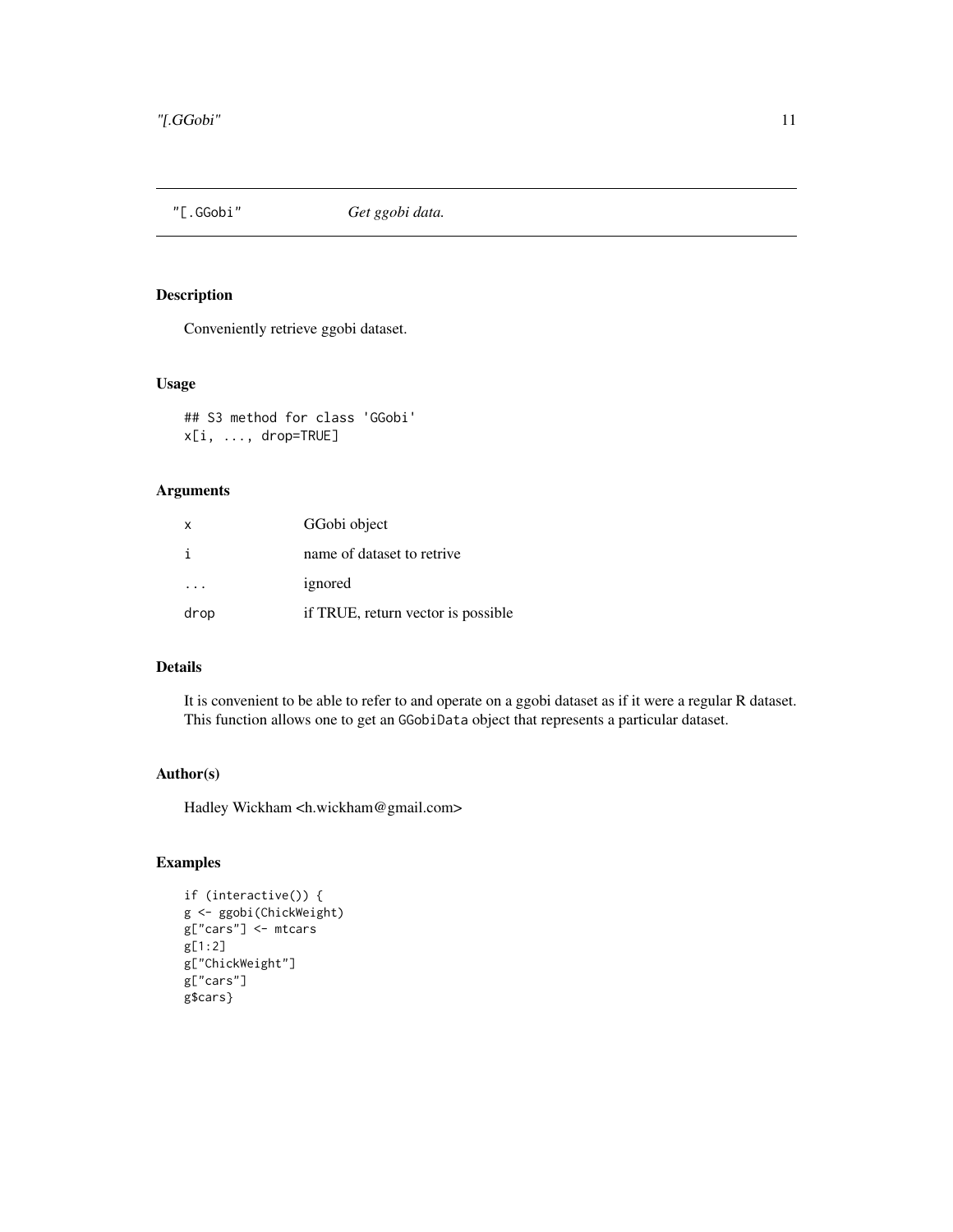<span id="page-11-0"></span>"[.GGobiData" *Subsettting*

## <span id="page-11-1"></span>Description

Subsetting for ggobi datasets

#### Usage

## S3 method for class 'GGobiData' x[i, j, drop=FALSE]

#### Arguments

| $\times$ | ggobi dataset    |
|----------|------------------|
| i        | rows             |
| j        | cols             |
| drop     | drop dimensions? |

## Details

This functions allow one to treat a ggobi dataset as if it were a local data.frame. One can extract and assign elements within the dataset.

This method works by retrieving the entire dataset into R, and then subsetting with R.

## Value

desired subset from data.frame

#### Author(s)

Hadley Wickham <h.wickham@gmail.com>

```
if (interactive()) {
g <- ggobi(mtcars)
x <- g$mtcars
x[1:5, 1:5]
x[[1]]
x$cyl}
```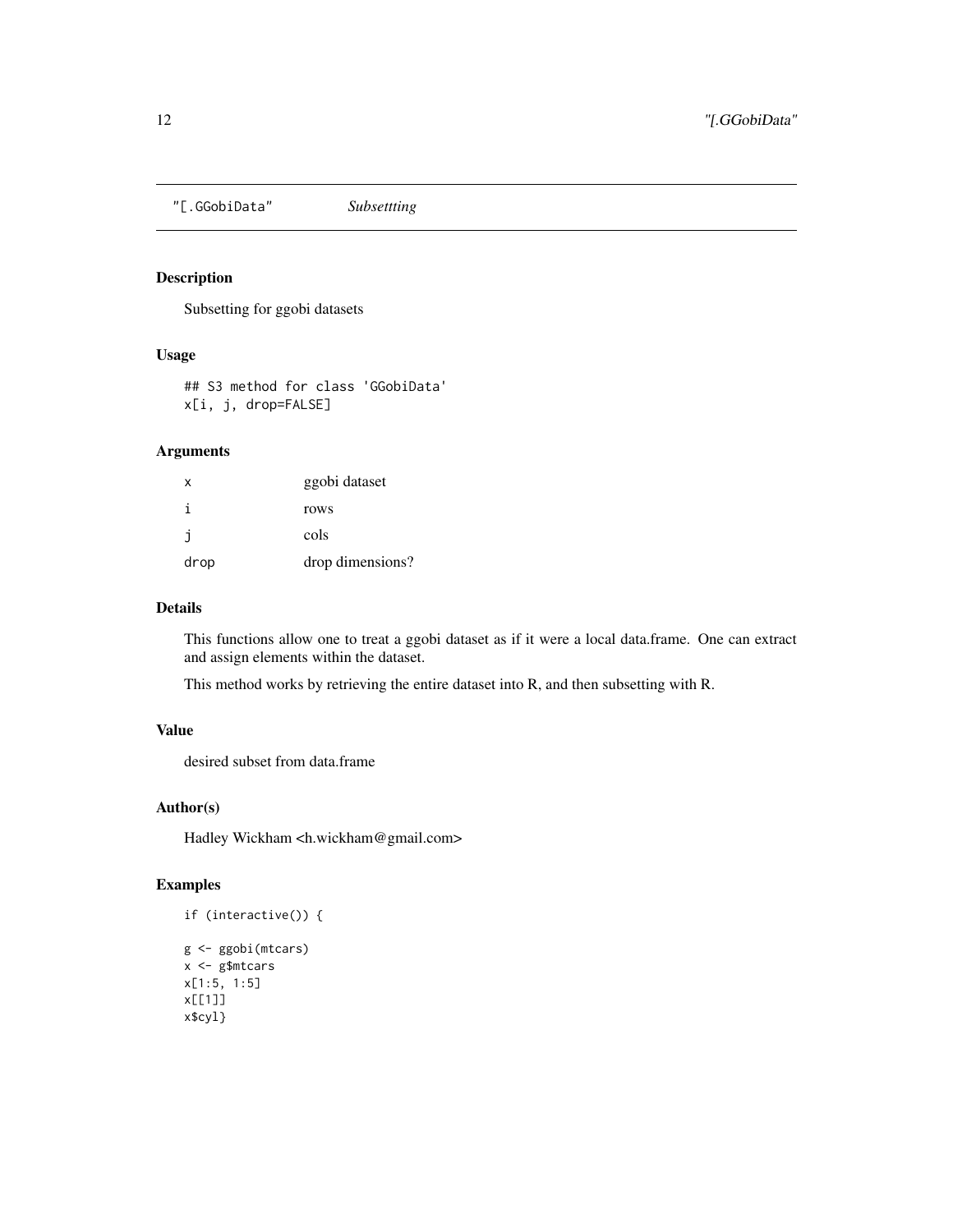<span id="page-12-0"></span>"[<-.GGobi" *[<-.GGobi*

## <span id="page-12-1"></span>Description

Add data to ggobi instance.

#### Usage

## S3 replacement method for class 'GGobi' x[i] <- value

## Arguments

| $\mathsf{x}$ | ggobi instance                                |
|--------------|-----------------------------------------------|
|              | name of data frame                            |
| value        | data.frame, or string to path of file to load |

## Details

This function allows you to add (and eventually) replace GGobiData objects in a GGobi instance.

#### Author(s)

Hadley Wickham <h.wickham@gmail.com>

#### Examples

```
if (interactive()) {
g <- ggobi()
g['a''] <- mtcars
g$b <- mtcars}
```
.check\_versions *check that rggobi and GGobi by major.minor versions are the same*

## Description

to ensure binary compatibility

## Usage

```
.check_versions()
```
## Author(s)

Hadley Wickham <h.wickham@gmail.com>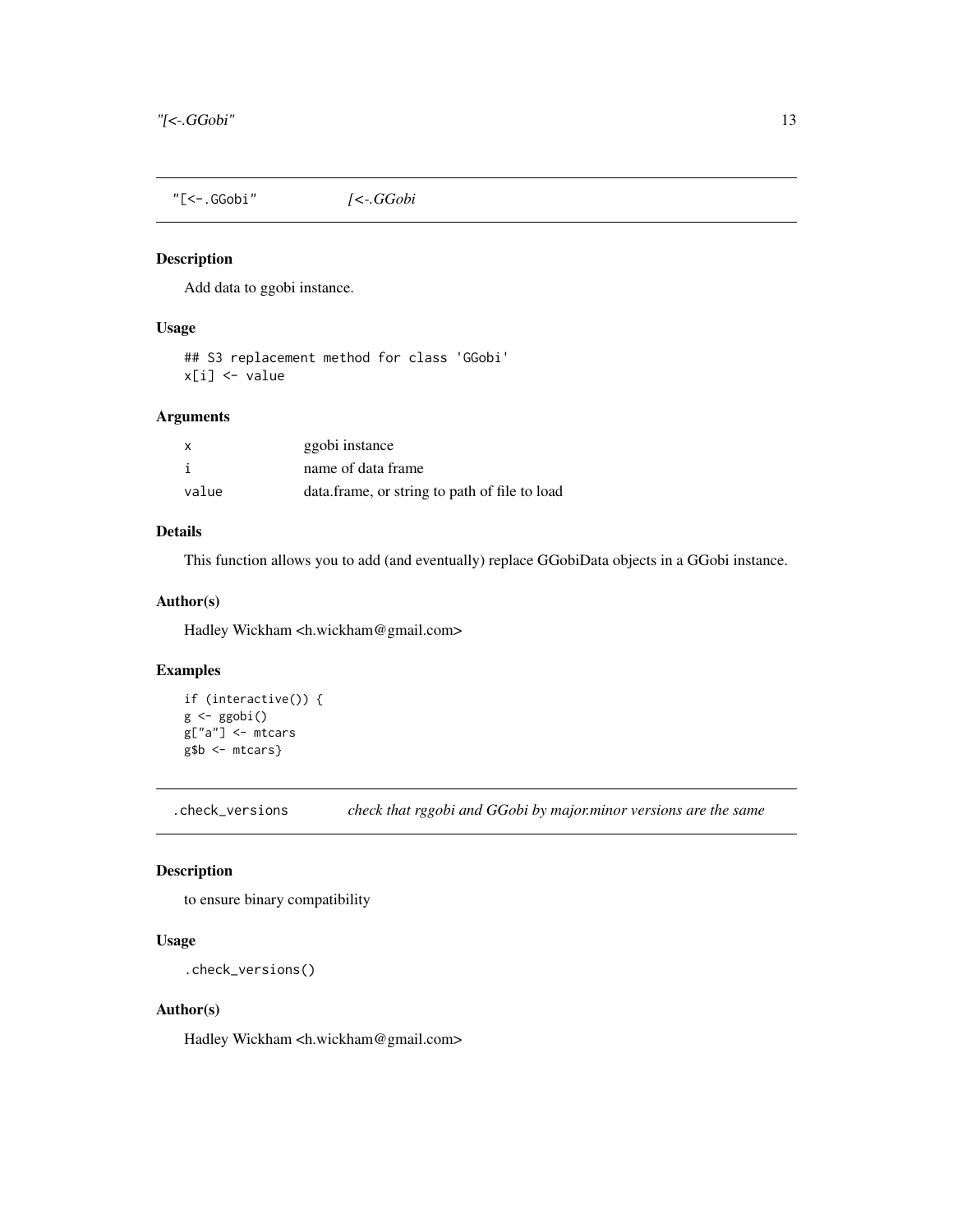<span id="page-13-0"></span>

## Description

Terminates and discards a ggobi instance

## Usage

```
## S3 method for class 'GGobi'
close(con, ...)
```
## Arguments

| con      | ggobi object to close                           |
|----------|-------------------------------------------------|
| $\cdots$ | ignored and for compatability generic function. |

## Details

This allows the caller to close a ggobi instance and discard the resources it uses. The function closes the display windows and variable panel window associated with this ggobi instance. It also resets the default ggobi instance to be the last one created.

## Author(s)

Hadley Wickham <h.wickham@gmail.com>

## Examples

```
if (interactive()) {
g1 <- ggobi(mtcars)
g2 <- ggobi(mtcars)
close(g2)
close(ggobi_get())}
```
colorscheme *Get active colour scheme*

## **Description**

Get name of the active colour scheme

## Usage

colorscheme(x)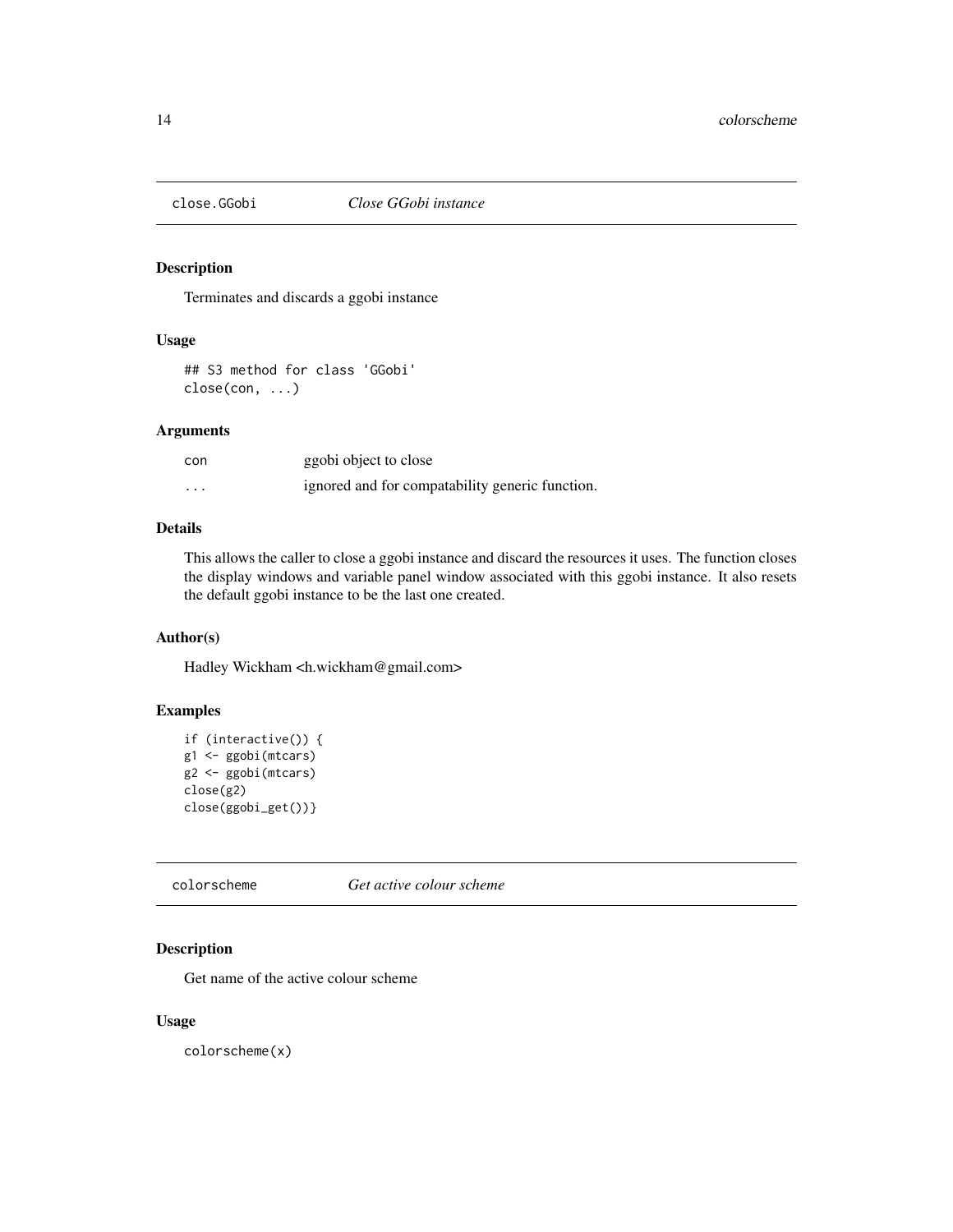```
connecting_edges 15
```
#### Arguments

x GGobi object

#### Author(s)

Hadley Wickham <h.wickham@gmail.com>

## Examples

```
if (interactive()) {
g <- ggobi(mtcars)
colorscheme(g)}
```
connecting\_edges *Get connecting edges*

## Description

Get actual edges from application of edges dataset to target dataset.

#### Usage

connecting\_edges(x, y)

## Arguments

| x | target ggobi dataset           |
|---|--------------------------------|
| V | ggobi dataset containing edges |

## Author(s)

Hadley Wickham <h.wickham@gmail.com>

dataset.GGobiDisplay *Get display dataset*

## Description

Returns a link to the GGobiData (dataset) object associated with this display.

## Usage

```
## S3 method for class 'GGobiDisplay'
dataset(x, .gobi=ggobi(x))
```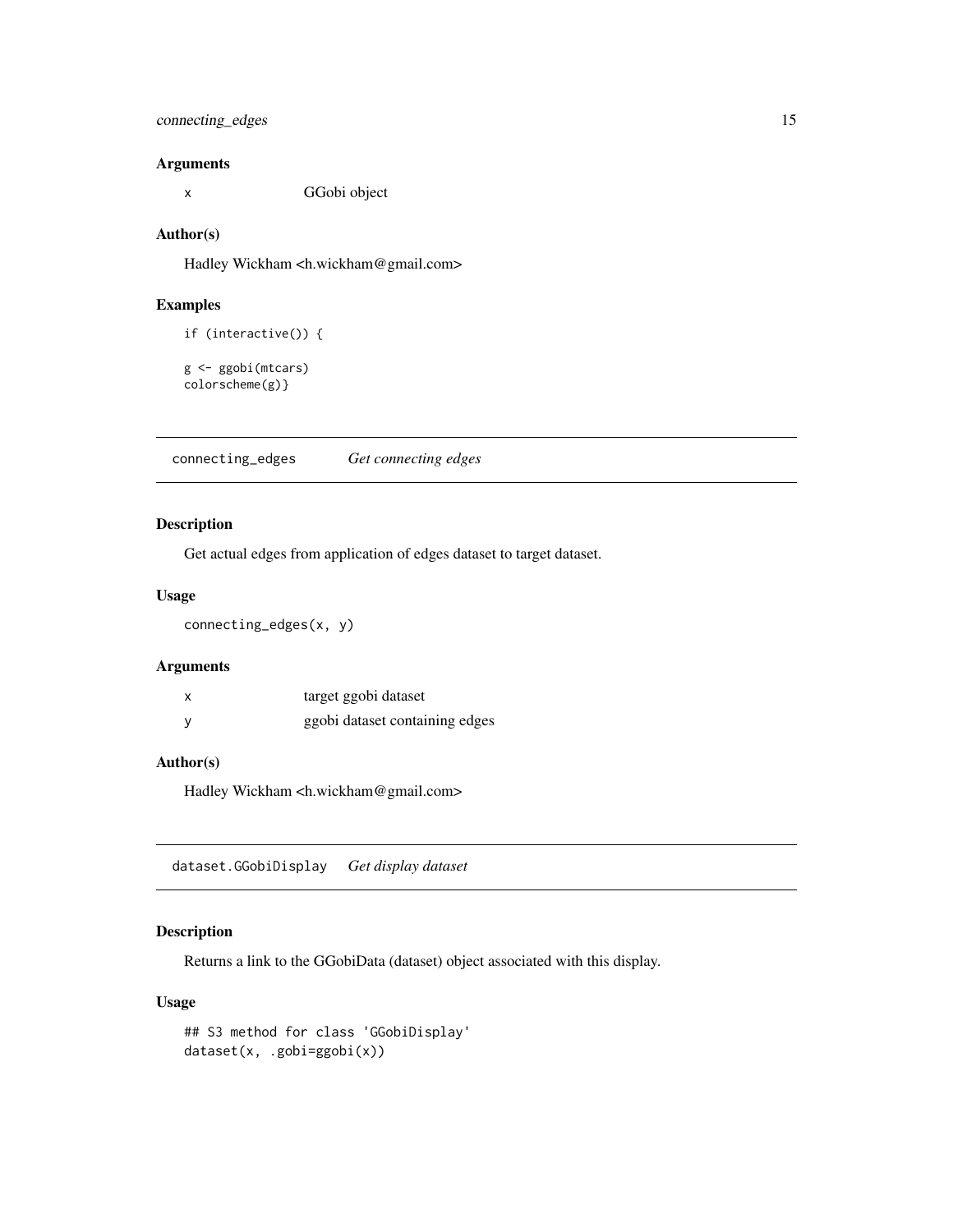#### <span id="page-15-0"></span>**Arguments**

|       | GGobiDisplay object |
|-------|---------------------|
| .gobi | ggobi reference     |

## Details

See [\[.GGobi](#page-10-1) for more information on

## Author(s)

Hadley Wickham <h.wickham@gmail.com>

#### Examples

```
if (interactive()) {
g <- ggobi(mtcars)
d \leftarrow displays(g)[[1]]
dataset(d) }
```
display.GGobiData *Create a new display*

## Description

Create a new display for the GGobiData object.

## Usage

```
## S3 method for class 'GGobiData'
display(x, pmode="Scatterplot Display", vars=list(X=names(x)), embed=FALSE, ...)
```
#### Arguments

| X     | GGobiData object                                              |
|-------|---------------------------------------------------------------|
| pmode | projection mode to use                                        |
| vars  | variables to display, see variables. GGobiDisplay for details |
| embed | If TRUE, returns widget for use with RGtk2                    |
|       | ignored                                                       |

#### Details

This function allows you to create a new display from a GGobiData object. You will need to specify the type of display you want ("Scatterplot Display", "Scatterplot Matrix" and "Parallel Coordinates Display" are the most common), and which variables the plot should be intialised with. Specifying more than two variables only makes sense for scatterplot matrices and pcps.

Many of the plots used in GGobi (eg. the tours and densities plots) are special modes of the scatterplot display. You will need to create a new scatterplot display, change the projection mode to what you want, and then set the variables. Hopefully this will be improved in a future version of rggobi.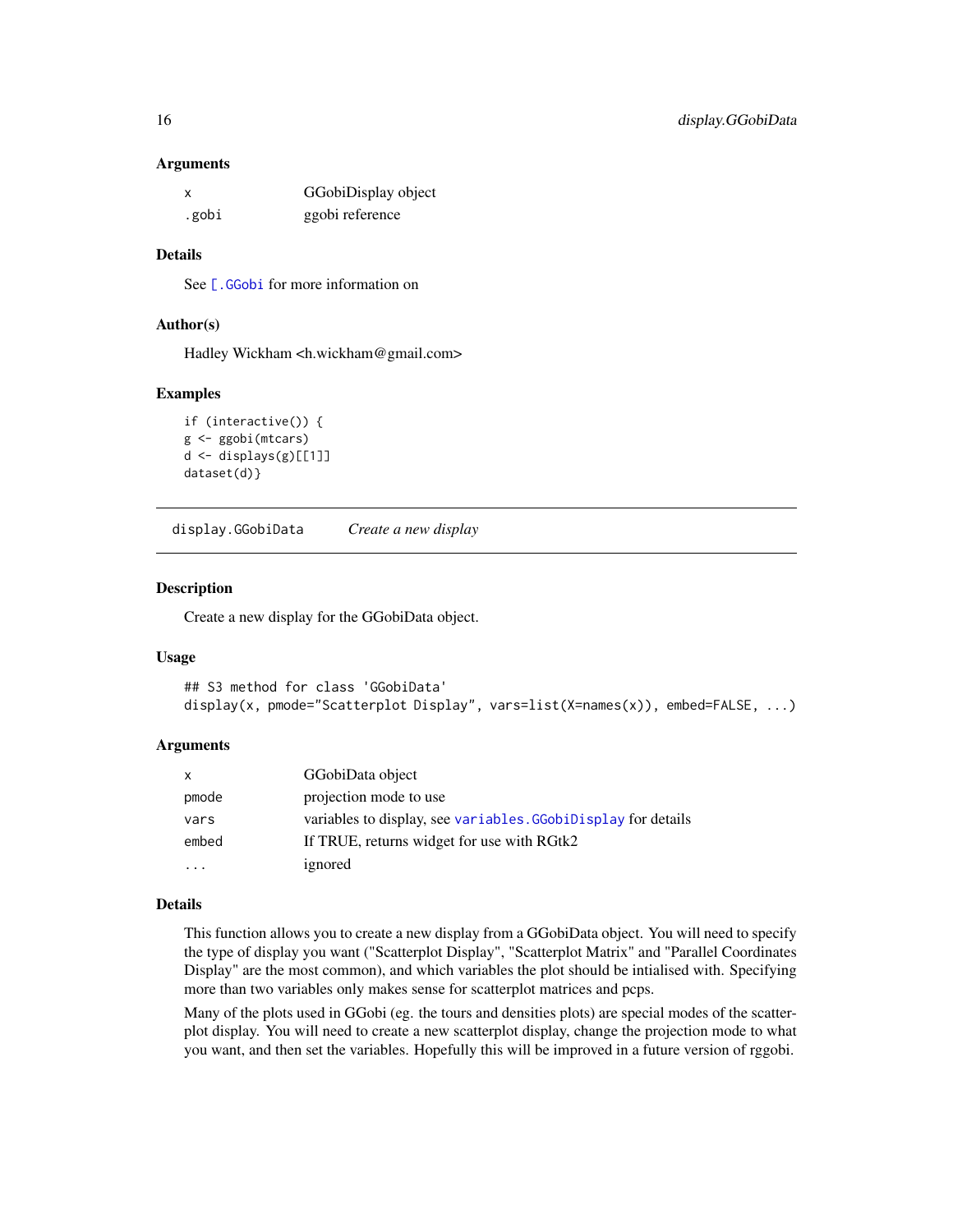## <span id="page-16-0"></span>displays.GGobi 17

#### Author(s)

Hadley Wickham <h.wickham@gmail.com>

#### See Also

[ggobi\\_display\\_types](#page-0-0) for a list of display types

#### Examples

```
if (interactive()) {
g <- ggobi(mtcars)
display(g[1])
display(g[1], vars=list(X=4, Y=5))
display(g[1], vars=list(X="drat", Y="hp"))
display(g[1], "Parallel Coordinates Display")
}
## Not run:
display(g[1], "2D Tour")
display(g[1], "2x1D Tour", list(X=c(1,2,3), Y=c(4,5,6)))
display(g[1], "Scatterplot Matrix")
## End(Not run)
```
displays.GGobi *Get GGobi displays*

#### Description

Gets list of displays in the specified GGobi instance

#### Usage

```
## S3 method for class 'GGobi'
displays(x)
```
#### Arguments

x GGobi object

#### Details

A display basically corresponds to a window in GGobi. A display may contain mutliple plots within it. For example, the scatterplot matrix contains  $\wp * p\$  plots.

Use this function to obtain a reference to a display (they are numbered in the order they are created) so you can change display mode, set variables (variables <-. GGobiDisplay), or save a static image to disk.

#### Author(s)

Hadley Wickham <h.wickham@gmail.com>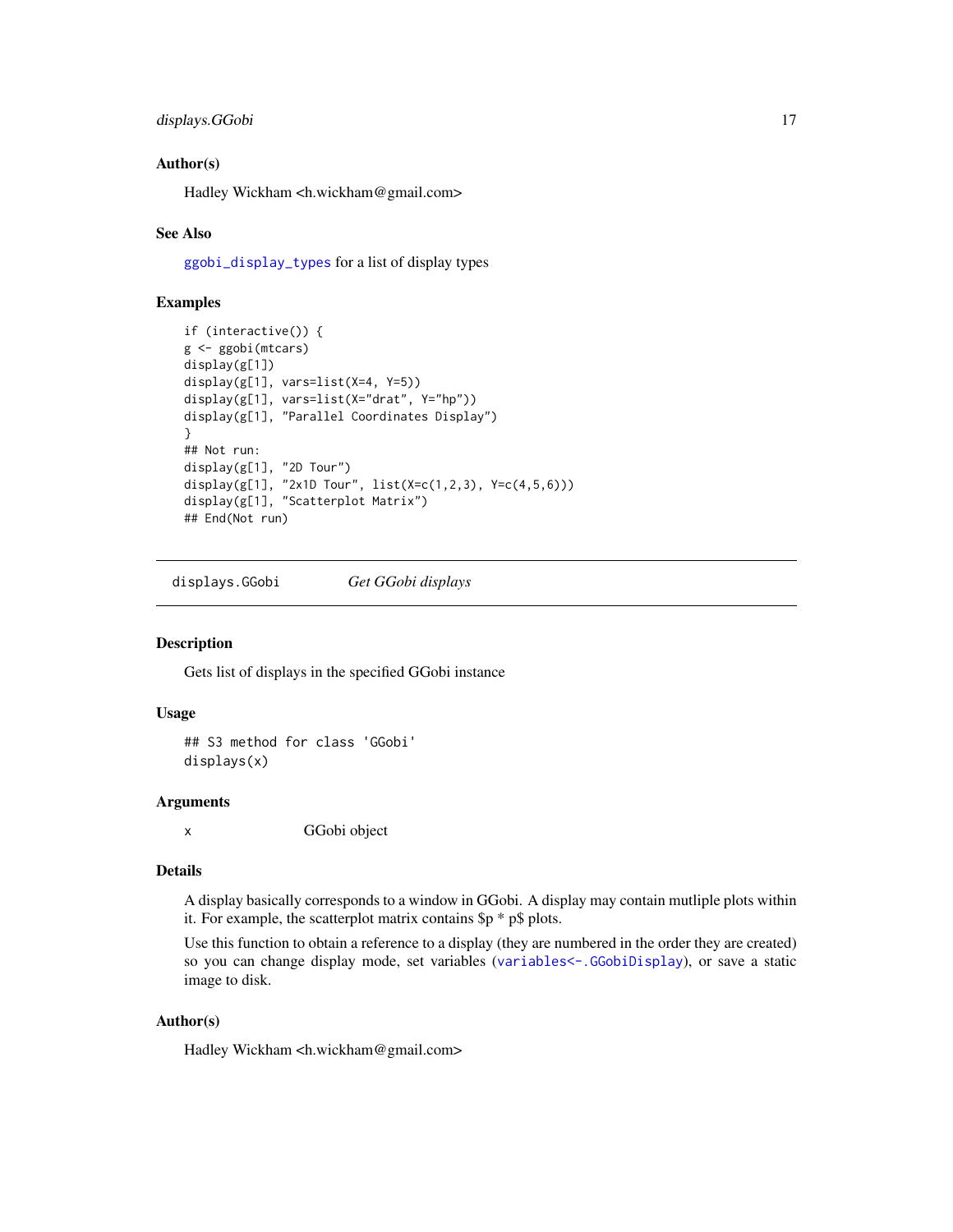## See Also

[display](#page-0-0) to create displays

## Examples

```
if (interactive()) {
g <- ggobi(mtcars)
displays(g)
display(g[1])
displays(g)}
```
<span id="page-17-1"></span>

| edges | Get edges |
|-------|-----------|
|       |           |

## Description

Get edges for a dataset

## Usage

edges(x)

#### Arguments

x ggobi dataset

## Value

A matrix of edge pairs

## Author(s)

Hadley Wickham <h.wickham@gmail.com>

excluded.GGobiData *Get excluded status*

## Description

Get the exclusion status of points.

## Usage

## S3 method for class 'GGobiData' excluded(x)

<span id="page-17-0"></span>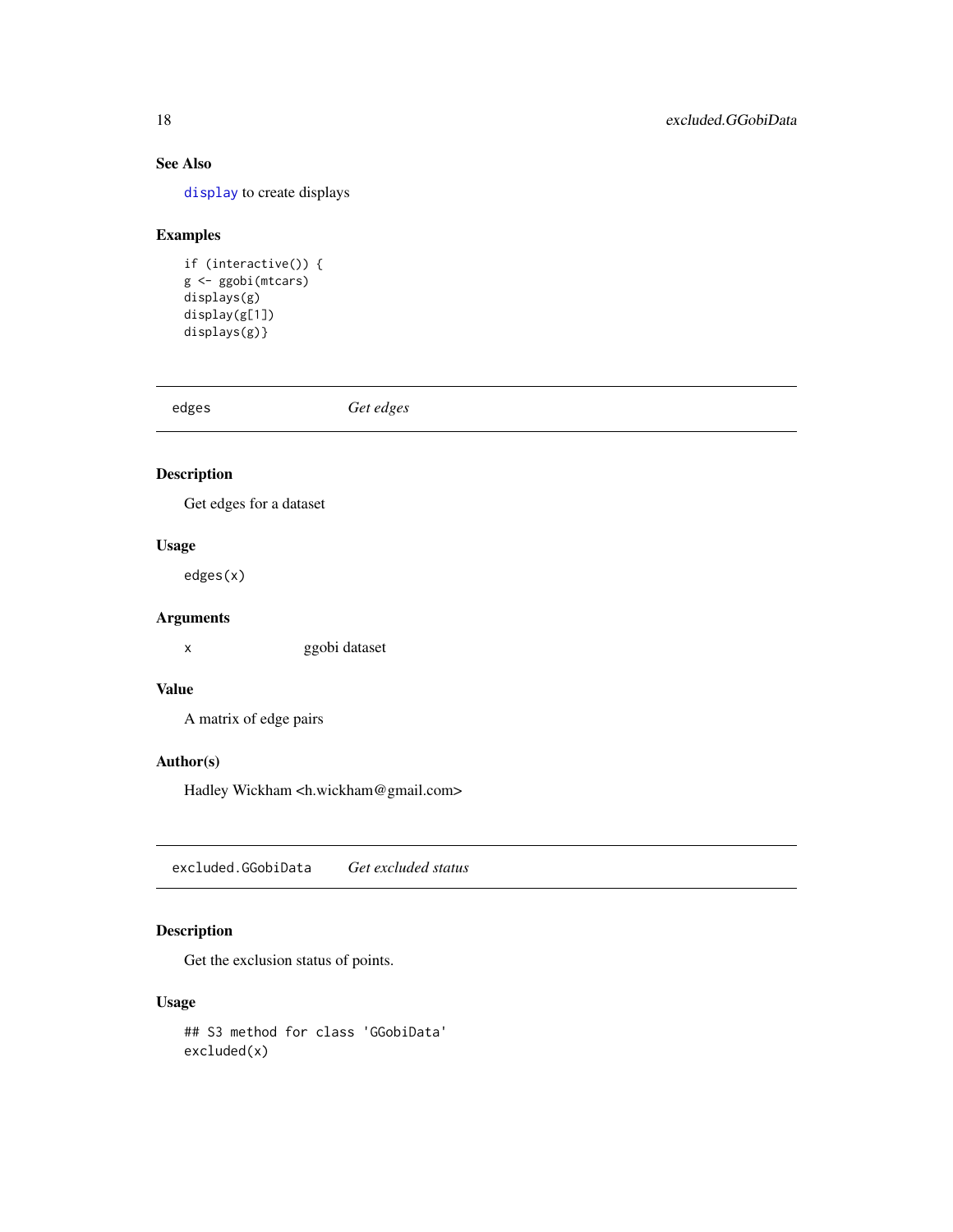## <span id="page-18-0"></span>ggobi.default 19

#### Arguments

x ggobiDataget

#### Details

If a point is excluded it is not drawn.

## Author(s)

Hadley Wickham <h.wickham@gmail.com>

#### See Also

[excluded<-](#page-0-0)

ggobi.default *New ggobi*

## Description

Creates a new ggobi instance

#### Usage

```
## Default S3 method:
ggobi(data, args=character(0), mode=character(0), name = deparse(sys.call()[[2]]), ...)
```
#### Arguments

| data | the name of a file containing the data, or a data frame or matrix containing the<br>values |
|------|--------------------------------------------------------------------------------------------|
| args | a character vector of command-line arguments                                               |
| mode | data format GGobi should expect to read the data from, if reading from a file.             |
| name | the name to use in GGobi for the dataset, if one is specified                              |
|      | ignored                                                                                    |

#### Details

This function creates a new instance of GGobi with or without new data. Use this function whenever you want to create a new GGobi indepdent of the others—they will not share linked plots. If you want to add another dataset to an existing ggobi, please see [<-. GGobi

There are currently three basic types of functions that you can use with rggobi:

- Data getting and setting: see [\[.GGobi](#page-10-1), and [\[.GGobiData](#page-11-1)
- "Automatic" brushing: see [glyph\\_colour](#page-24-1), [glyph\\_size](#page-25-1), [glyph\\_type](#page-26-1), [shadowed](#page-30-1), [excluded](#page-0-0), and the associated setter functions.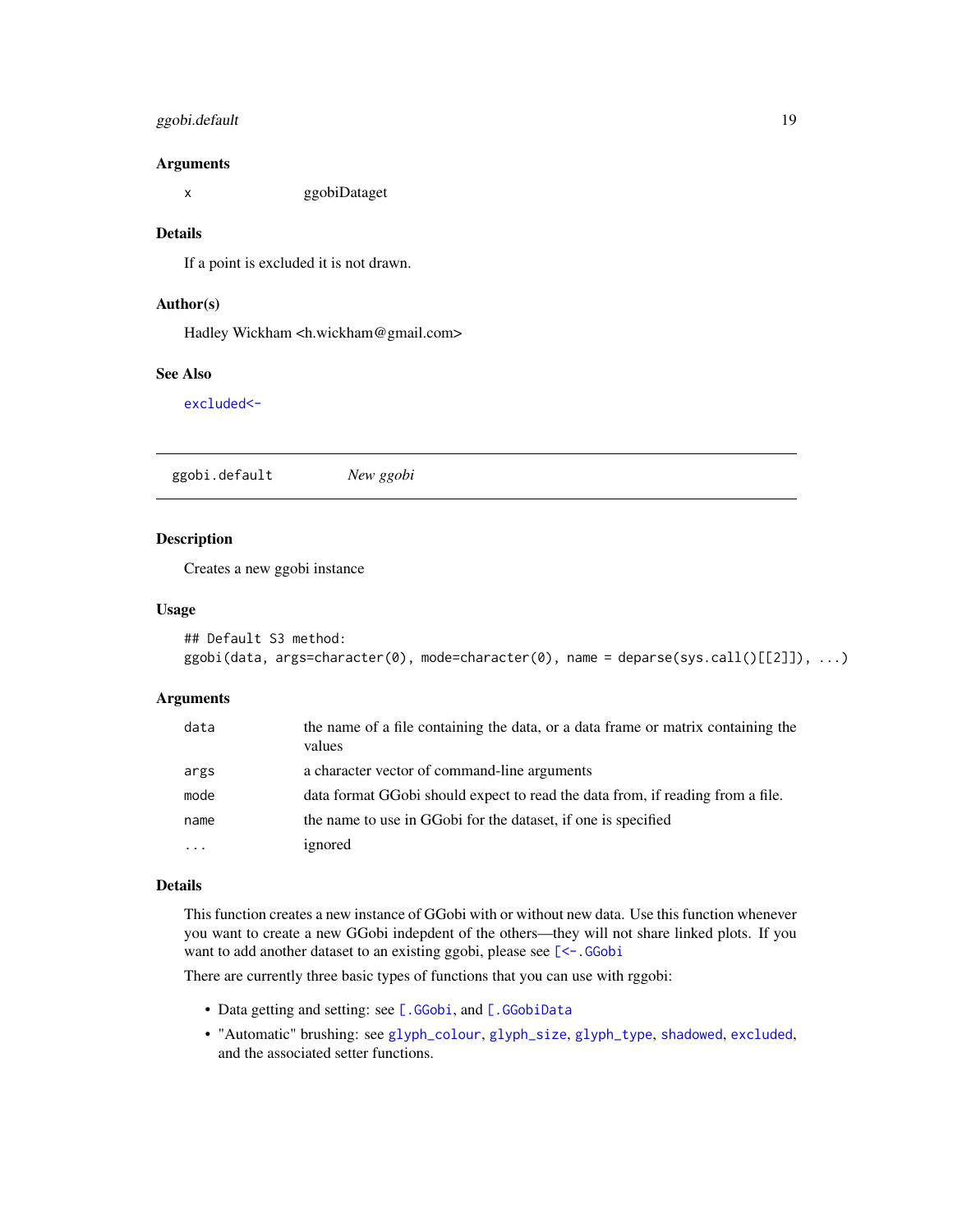<span id="page-19-0"></span>• Edge modifcation: see [edges](#page-17-1), [edges<-](#page-0-0), [ggobi\\_longitudinal](#page-23-1)

You will generally spend most of your time working with ggobdatas, you retrieve using \$. GGobiData, [\[.GGobiData](#page-11-1), or [\[\[.GGobiData](#page-11-1). Most of the time these will operate like normal R datasets while pointing to the data in GGobi so that all changes are kept in sync. If you need to force a ggobiDaataset to be an R data.frame use [as.data.frame](#page-0-0).

#### Value

A ggobi object

## Author(s)

Hadley Wickham <h.wickham@gmail.com>

#### Examples

```
if (interactive()) {
ggobi(ggobi_find_file("data", "flea.csv"))
ggobi(ggobi_find_file("data", "flea.xml"))
ggobi(mtcars)
mtcarsg <- ggobi_get()$mtcars
glyph_colour(mtcarsg)
glyph_colour(mtcarsg) <- ifelse(mtcarsg$cyl < 4, 1, 2)
glyph_size(mtcarsg) <- mtcarsg$cyl}
```
ggobi\_count *Get number of GGobis*

#### **Description**

Retrieves the number of ggobi instances within this session

#### Usage

```
ggobi_count()
```
#### Details

One or more ggobi instances can be created within an R session so that one can simultaneously look at different datasets or have different views of the same dataset. This function returns the number of ggobis in existence.

The different ggobi instances are maintained as C level structures. This function accesses a variable that stores how many are in existence when the function is invoked.

#### Author(s)

Hadley Wickham <h.wickham@gmail.com>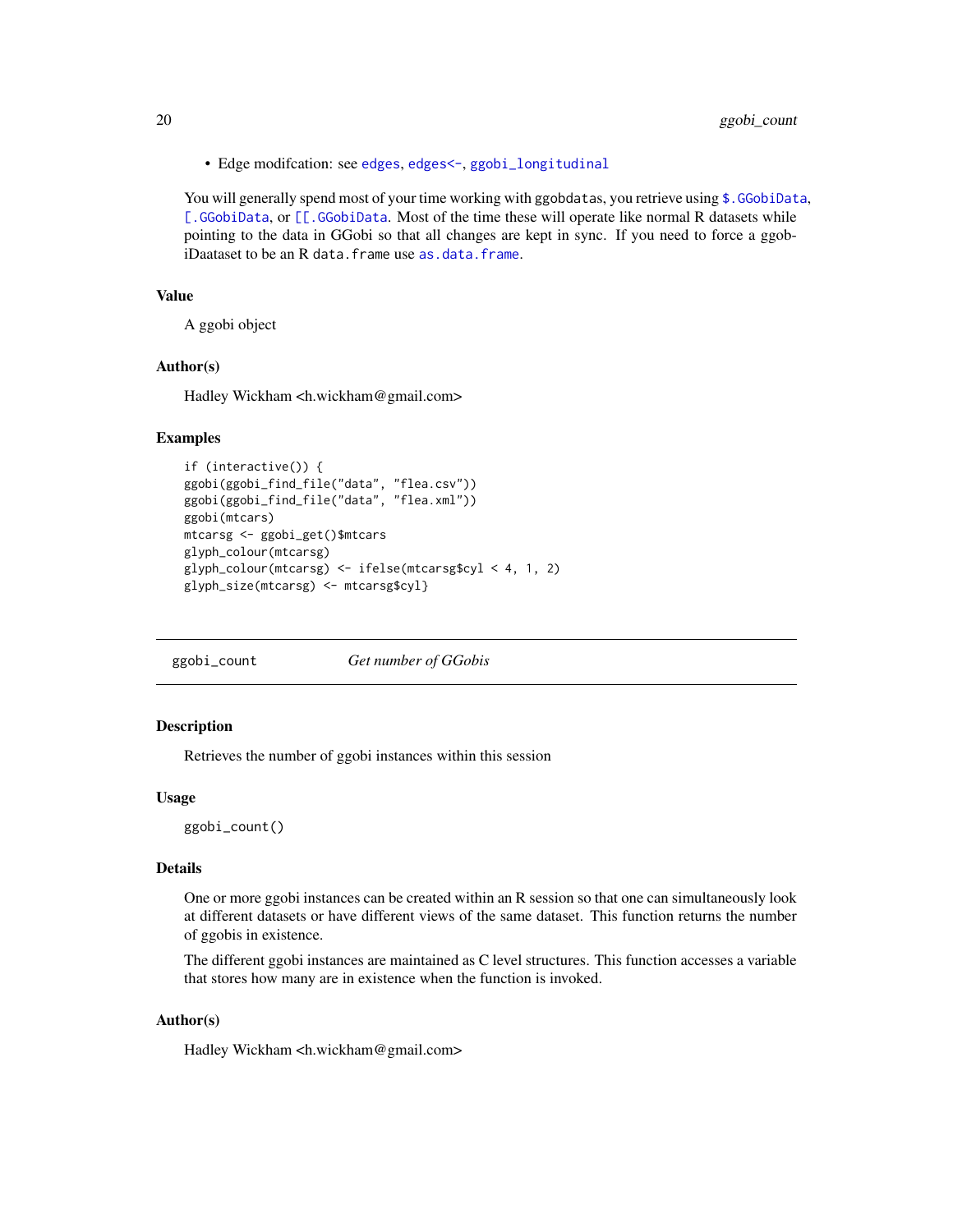## <span id="page-20-0"></span>Examples

```
if (interactive()) {
ggobi_count()}
```
ggobi\_display\_get\_tour\_projection *Get tour projection*

## Description

Get the tour projection from a GGobi tour.

#### Usage

ggobi\_display\_get\_tour\_projection(gd)

#### Arguments

gd GGobiDisplay object running tour

#### Details

This function retrieves the current projection matrix from a paused tour. (The tour must be paused so that R can run commands).

This can be used to record interesting projections of your data for later analysis.

## Author(s)

Hadley Wickham <h.wickham@gmail.com>

## Examples

```
if (interactive()) {
g <- ggobi(mtcars)
d <- displays(g)[[1]]
}
## Not run:
pmode(d) <- "2D Tour"
ggobi_display_get_tour_projection(d)
variables(d) <- list(X=names(mtcars))
ggobi_display_get_tour_projection(d)
MASS::eqscplot(as.matrix(mtcars) %*% ggobi_display_get_tour_projection(d))
```
## End(Not run)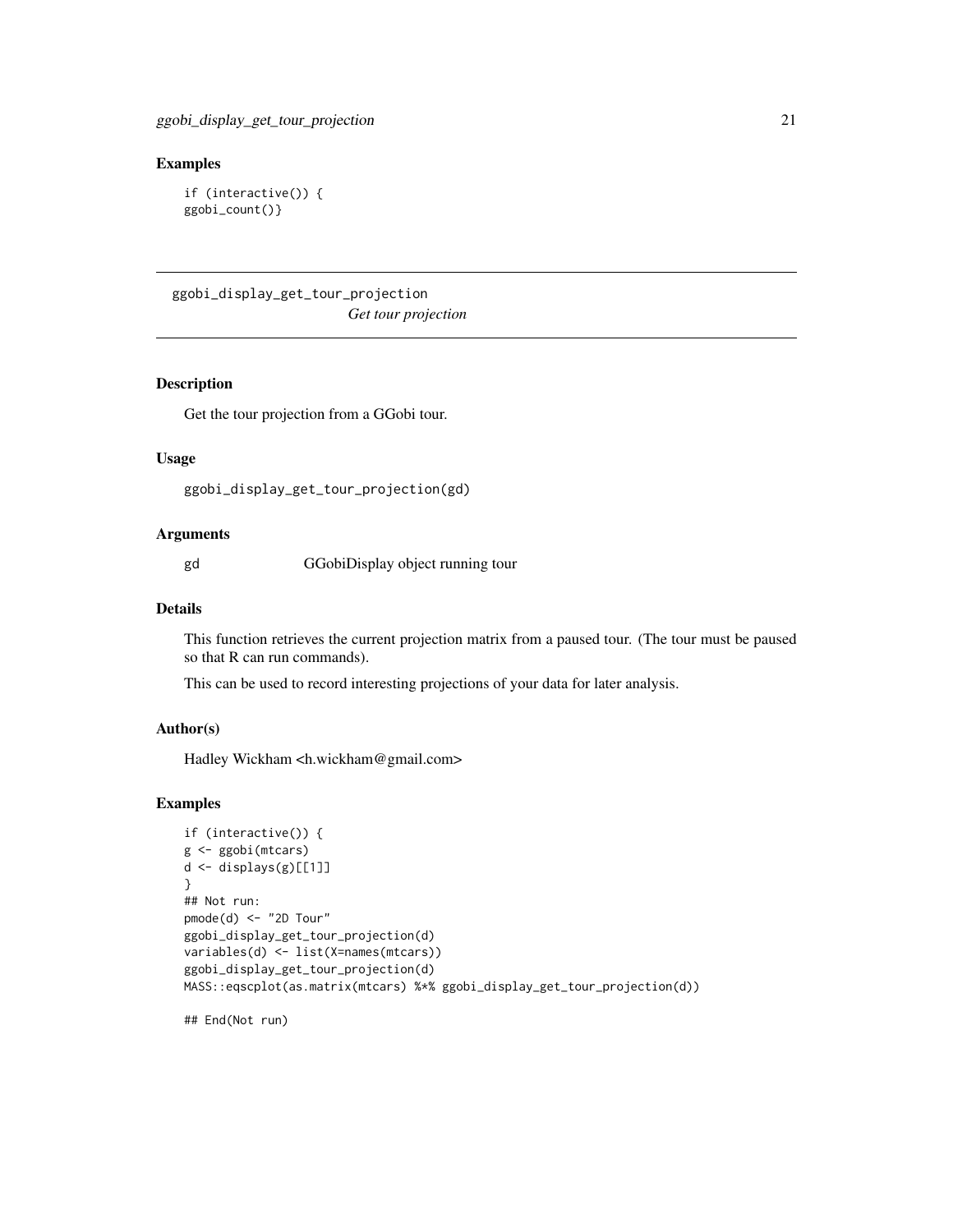```
ggobi_display_save_picture
```
*Save picture of plot (and window) to disk*

## Description

This allows you to make a static copy of a GGobiDisplay.

## Usage

```
ggobi_display_save_picture(display=displays(ggobi_get())[[1]],
 path="ggobi_display.png", filetype="png", plot.only = FALSE)
```
## Arguments

| displav   | GGobiDisplay to save                                                     |
|-----------|--------------------------------------------------------------------------|
| path      | path to save to                                                          |
| filetype  | type of file to save                                                     |
| plot.onlv | if TRUE, save only plot, otherwise save surrounding GUI elements as well |

#### Details

If you want to make publicaiton quality graphics, you should probably use the DescribeDisplay plugin and package. This will recreate a GGobiDisplay in R, and so can produce high-quality vector (eg. pdf) output. See <http://www.ggobi.org/describe-display> for more information

## Author(s)

Hadley Wickham <h.wickham@gmail.com>

ggobi\_display\_set\_tour\_projection *Set tour projection*

## Description

Set the tour projection from a GGobi tour.

#### Usage

ggobi\_display\_set\_tour\_projection(gd, value)

#### Arguments

| gd    | GGobiDisplay object running tour |
|-------|----------------------------------|
| value | tour projection                  |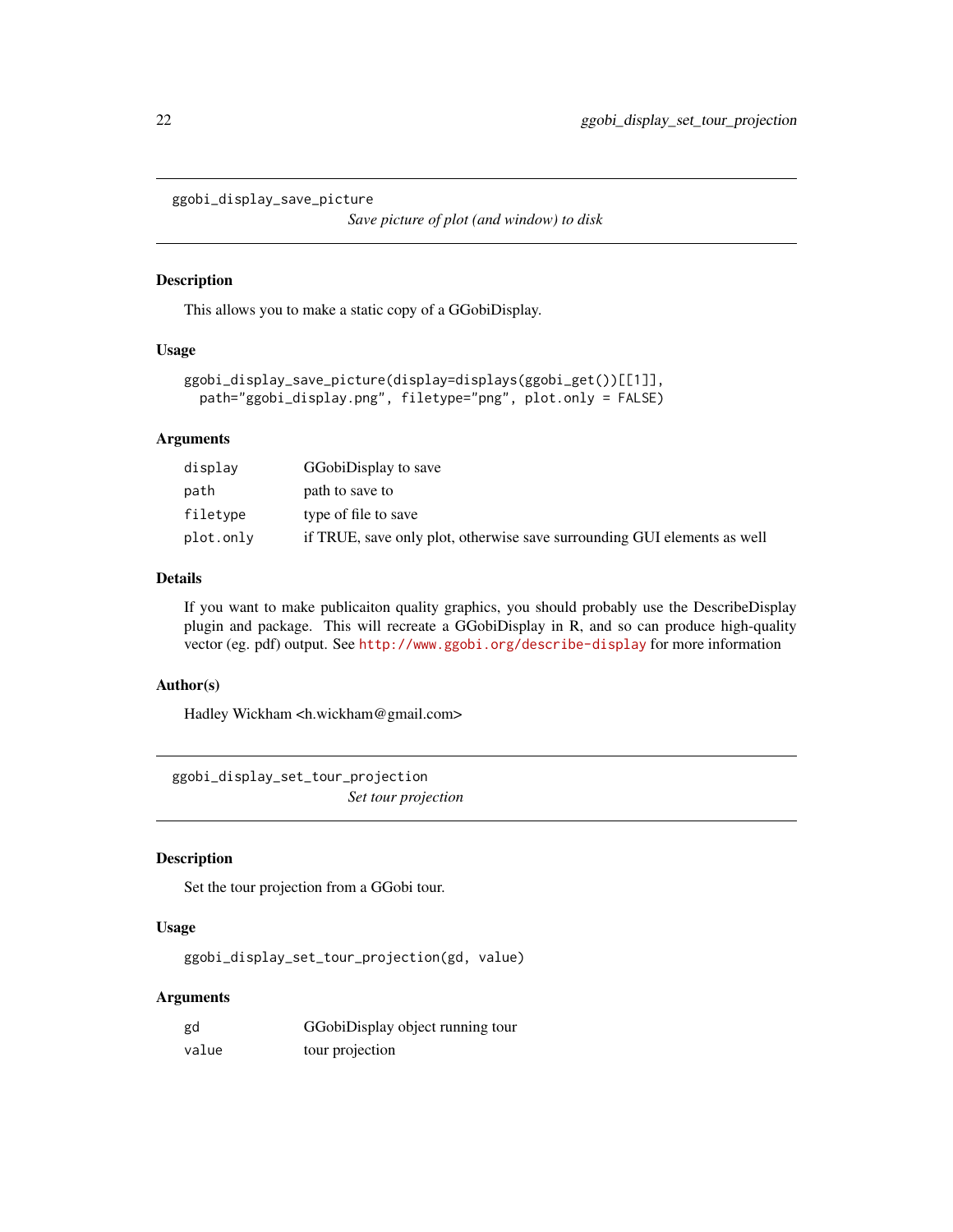#### <span id="page-22-0"></span>ggobi\_get 23

## Details

If you know the projection you would like to see in the tour, you can use this function to set it. The example illustrates setting the projection to show the first two principle components.

## Author(s)

Hadley Wickham <h.wickham@gmail.com>

#### Examples

```
if (interactive()) {
g <- ggobi(mtcars)
d <- displays(g)[[1]]
}
## Not run:
pmode(d) <- "2D Tour"
variables(d) <- list(X=names(mtcars))
ggobi_display_get_tour_projection(d)
pc <- princomp(as.matrix(mtcars))$loadings[,1:2]
ggobi_display_set_tour_projection(d, pc)
pc <- princomp(as.matrix(mtcars), cor=T)$loadings
ggobi_display_set_tour_projection(d, pc)[,1:2]
```
## End(Not run)

ggobi\_get *Get GGobi*

#### Description

Returns a ggobi reference

#### Usage

ggobi\_get(id = ggobi\_count(), drop=TRUE)

#### Arguments

| id   | numeric vector indicating which ggobi instances to retrieve. Use default if none<br>specified |
|------|-----------------------------------------------------------------------------------------------|
| drop | drop if possible?                                                                             |

## Details

This allows one to get a list of all the ggobi instances currently in existence in the R session. Also, one can fetch particular instances.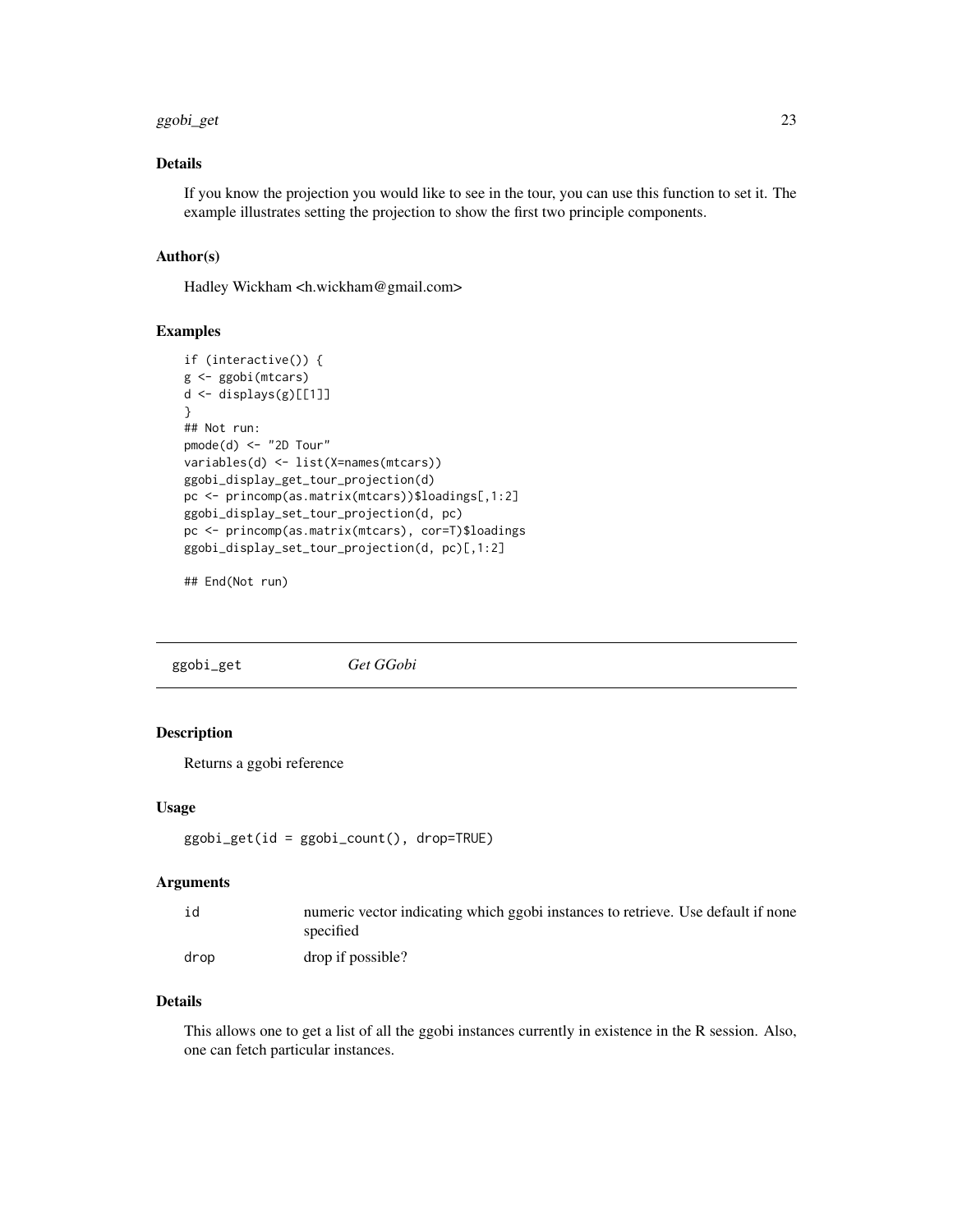#### Author(s)

Hadley Wickham <h.wickham@gmail.com>

#### Examples

```
if (interactive()) {
ggobi(mtcars)
ggobi(Nile)
ggobi_get(1)
ggobi_get(1:2)}
```
<span id="page-23-1"></span>ggobi\_longitudinal *Create longitudinal dataset.*

#### Description

Instantiate new ggobi with a longitudinal data set.

## Usage

```
ggobi_longitudinal(data, time=1:rows, id=rep(1, rows), g = NULL)
```
#### Arguments

| data | data frame                                            |
|------|-------------------------------------------------------|
| time | time variable                                         |
| id   | id variable                                           |
| g    | ggobi instance, if you don't want to create a new one |

## Details

This function allows you to load longitudinal data in to GGobi and display it as a line plot. This is achieved by creating edges between adjacent time points, for a given id variable.

For best viewing, we recommend that you turn the show points off in the options menu. When brushing, you may also want to use categorical brushing on the id variable, so that the entire series is selected for an observation.

#### Author(s)

Hadley Wickham <h.wickham@gmail.com>

```
data(Oxboys, package="nlme")
if (interactive()) {
ggobi_longitudinal(Oxboys, Occasion, Subject)
ggobi_longitudinal(stormtracks, seasday, id)
ggobi_longitudinal(data.frame(x=1:100, y=sin(1:100)))}
```
<span id="page-23-0"></span>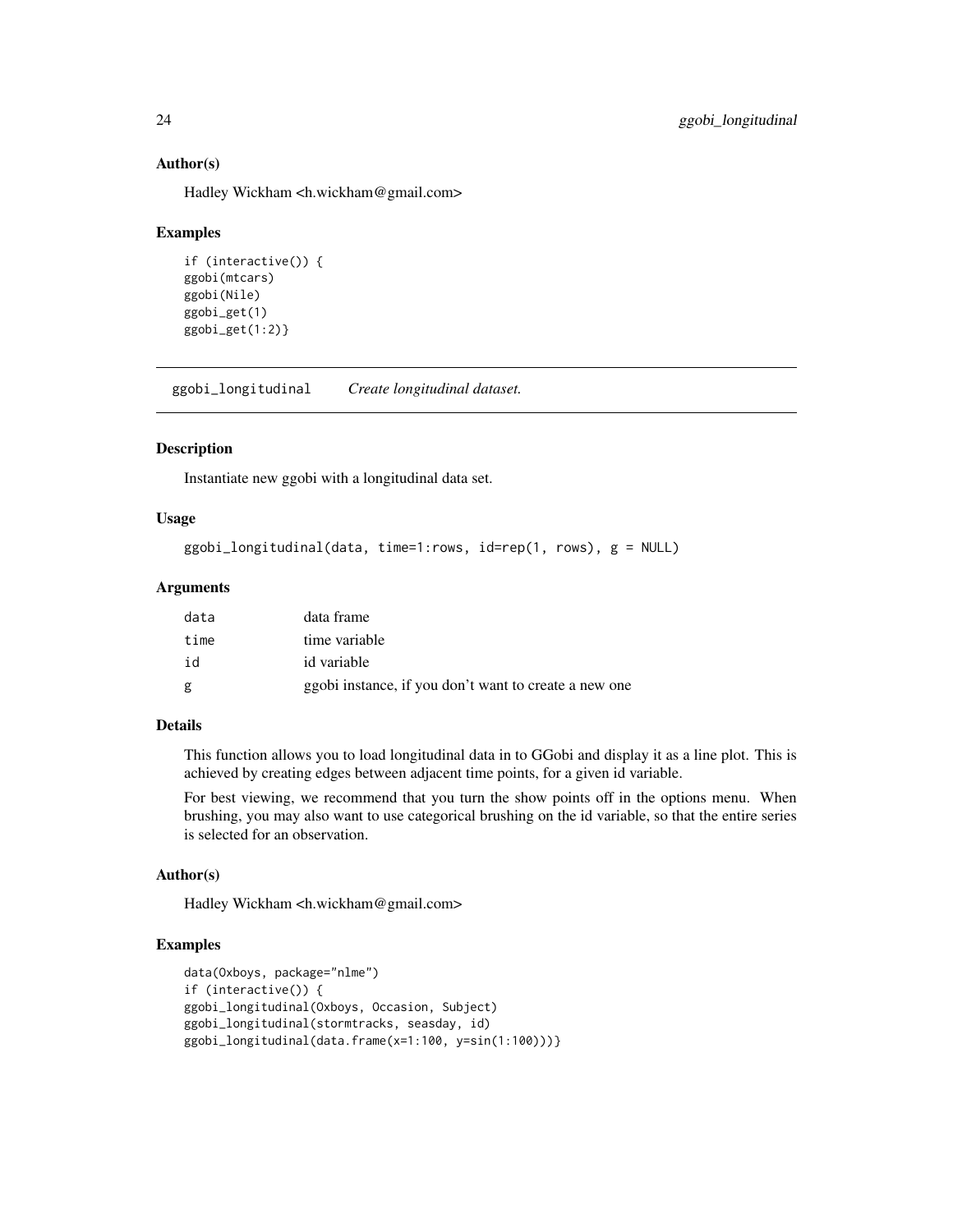<span id="page-24-0"></span>ggobi\_version *Get version*

## Description

GGobi version information

## Usage

ggobi\_version()

## Details

Return an object that describes the version of the ggobi library being used. This allows code to execute conditionally on certain version numbers, etc.

## Value

| date    | the release date of the ggobi library                                       |
|---------|-----------------------------------------------------------------------------|
| version | a vector of 3 integers containing the major, minor and patch-level numbers. |
|         | versionstring a string version of the major, minor and patch-level numbers, |

## Author(s)

Hadley Wickham <h.wickham@gmail.com>

## Examples

ggobi\_version()

glyph\_colour.GGobiData

*Get glyph colour*

## <span id="page-24-1"></span>Description

Get glyph colour

## Usage

```
## S3 method for class 'GGobiData'
glyph_colour(x)
```
## Arguments

x GGobiData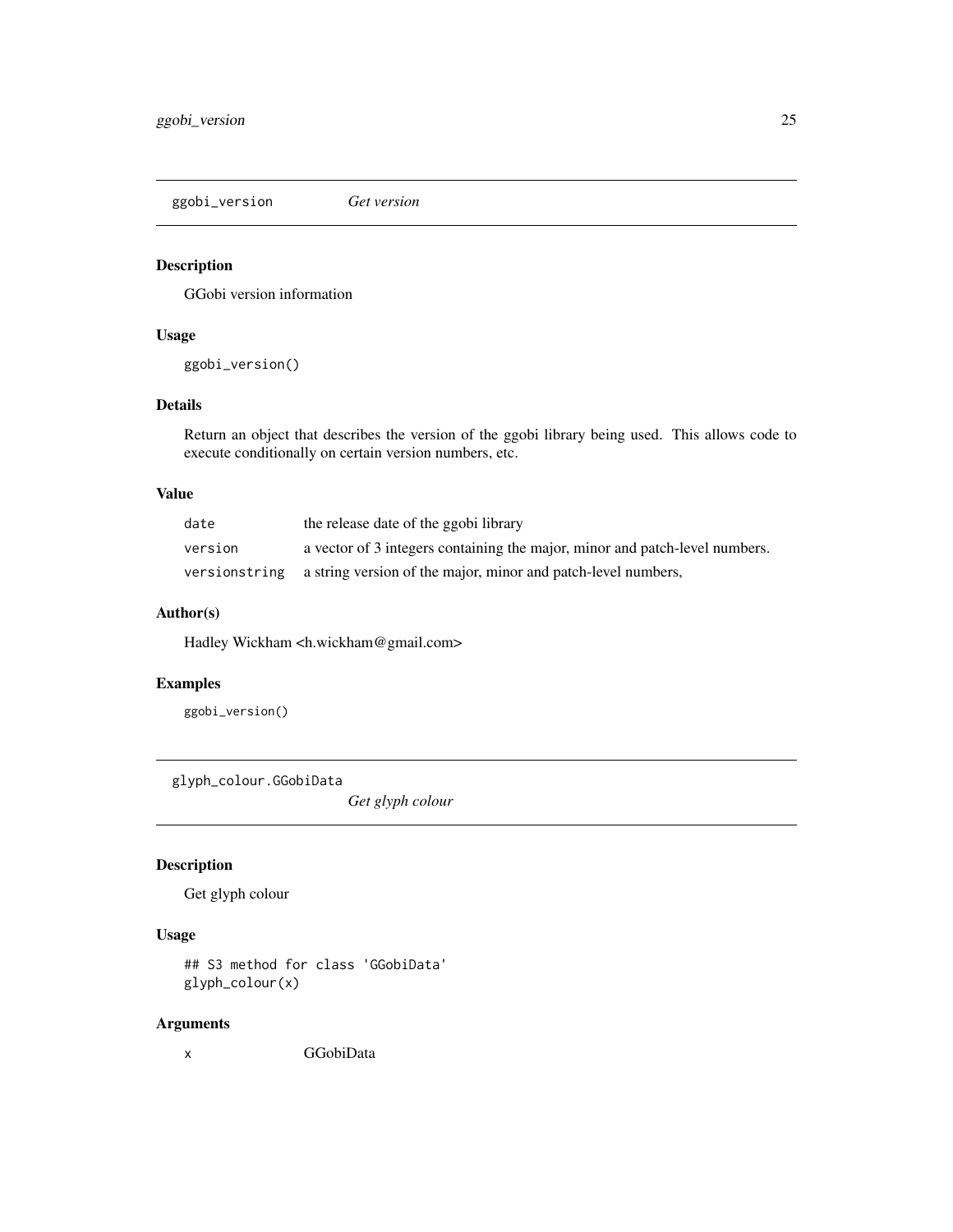## <span id="page-25-0"></span>Author(s)

Hadley Wickham <h.wickham@gmail.com>

## See Also

[glyph\\_colour<-](#page-5-1)

glyph\_size.GGobiData *Get glyph size*

## <span id="page-25-1"></span>Description

Get glyph size

## Usage

```
## S3 method for class 'GGobiData'
glyph_size(x)
```
## Arguments

x GGobiData

## Details

Glyph size is an integer between 1 and 6.

## Author(s)

Hadley Wickham <h.wickham@gmail.com>

## See Also

[glyph\\_size<-](#page-6-1)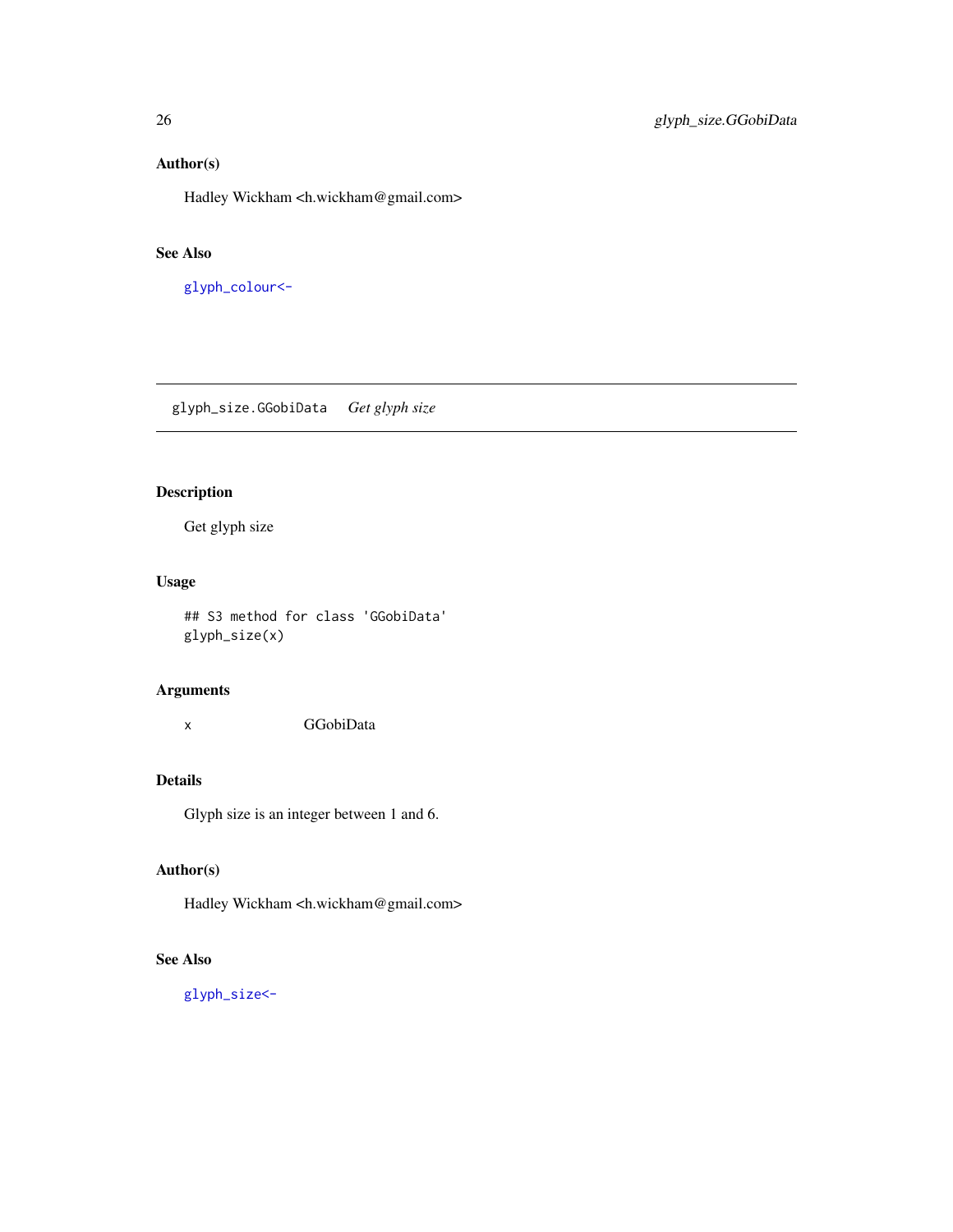## <span id="page-26-1"></span><span id="page-26-0"></span>Description

Get glyph type.

## Usage

```
## S3 method for class 'GGobiData'
glyph_type(x)
```
## Arguments

x GGobiData

## Details

Glyph type refers to the shape of the glyph, one of:

- a filled circle
- an empty circle
- a filled square
- an empty square
- a single pixel
- a plus sign
- a cross

## Author(s)

Hadley Wickham <h.wickham@gmail.com>

## See Also

[glyph\\_type<-](#page-7-1)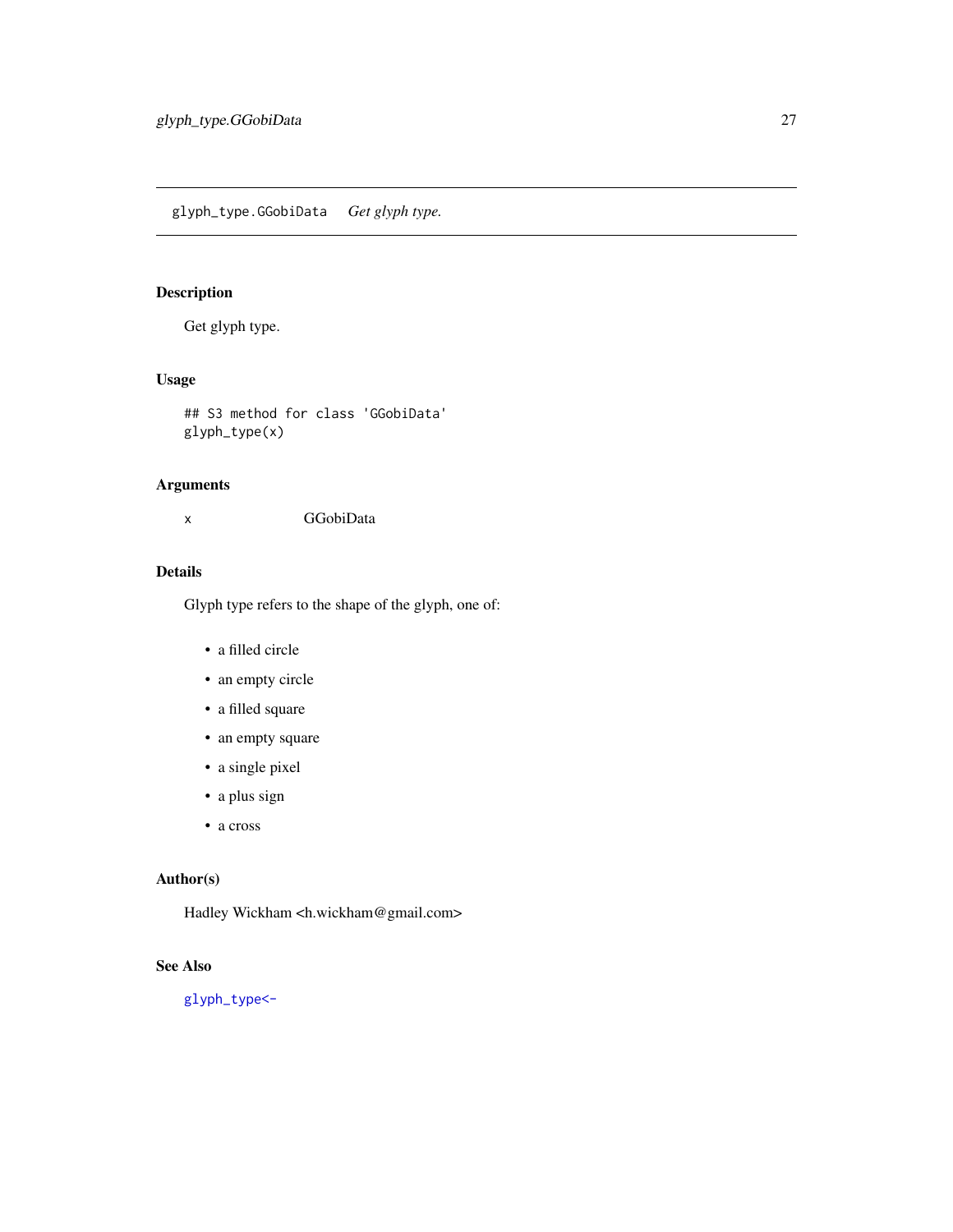<span id="page-27-0"></span>ids.GGobiData *Row ids*

## <span id="page-27-1"></span>Description

Retrive row ids from a GGobiData

## Usage

## S3 method for class 'GGobiData' ids(x)

## Arguments

x GGobiData

#### Author(s)

Hadley Wickham <h.wickham@gmail.com>

## See Also

[ids<-](#page-7-2)

imode *Interaction mode*

## Description

Functions to get and set interaction mode

#### Usage

imode(x)

#### Arguments

x GGobiDisplay object

## Details

In GGobi, the interaction mode determines the how you interact with a plot: brushing, identify etc. Each projection mode also has a default interaction mode that allows you to select variables and control other parameters of the display

You can see the list of available interaction modes using the [imodes](#page-0-0) function. This accepts either a GGobiDisplay, or the name of the display type.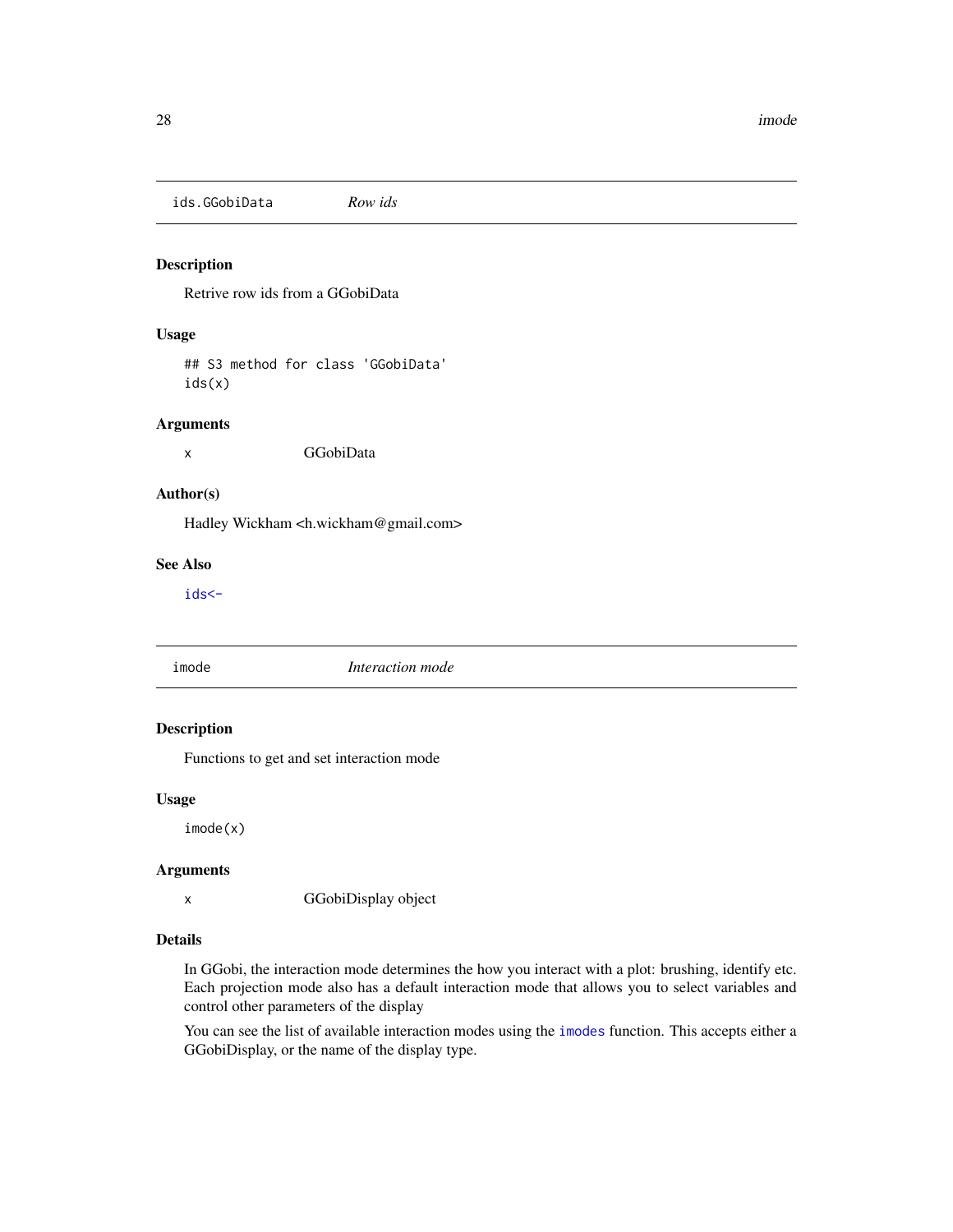## <span id="page-28-0"></span>names.GGobi 29

## Author(s)

Hadley Wickham <h.wickham@gmail.com>

## Examples

```
if (interactive()) {
g <- ggobi(mtcars)
d <- displays(g)[[1]]
imode(d)
imodes(d)
\text{imode}(d) \leq "Brush"}
```
names.GGobi *GGobi names*

## Description

Get dataset names

## Usage

```
## S3 method for class 'GGobi'
names(x)
```
## Arguments

x ggobi instance

## Author(s)

Hadley Wickham <h.wickham@gmail.com>

```
if (interactive()) {
g <- ggobi(mtcars)
names(g)}
```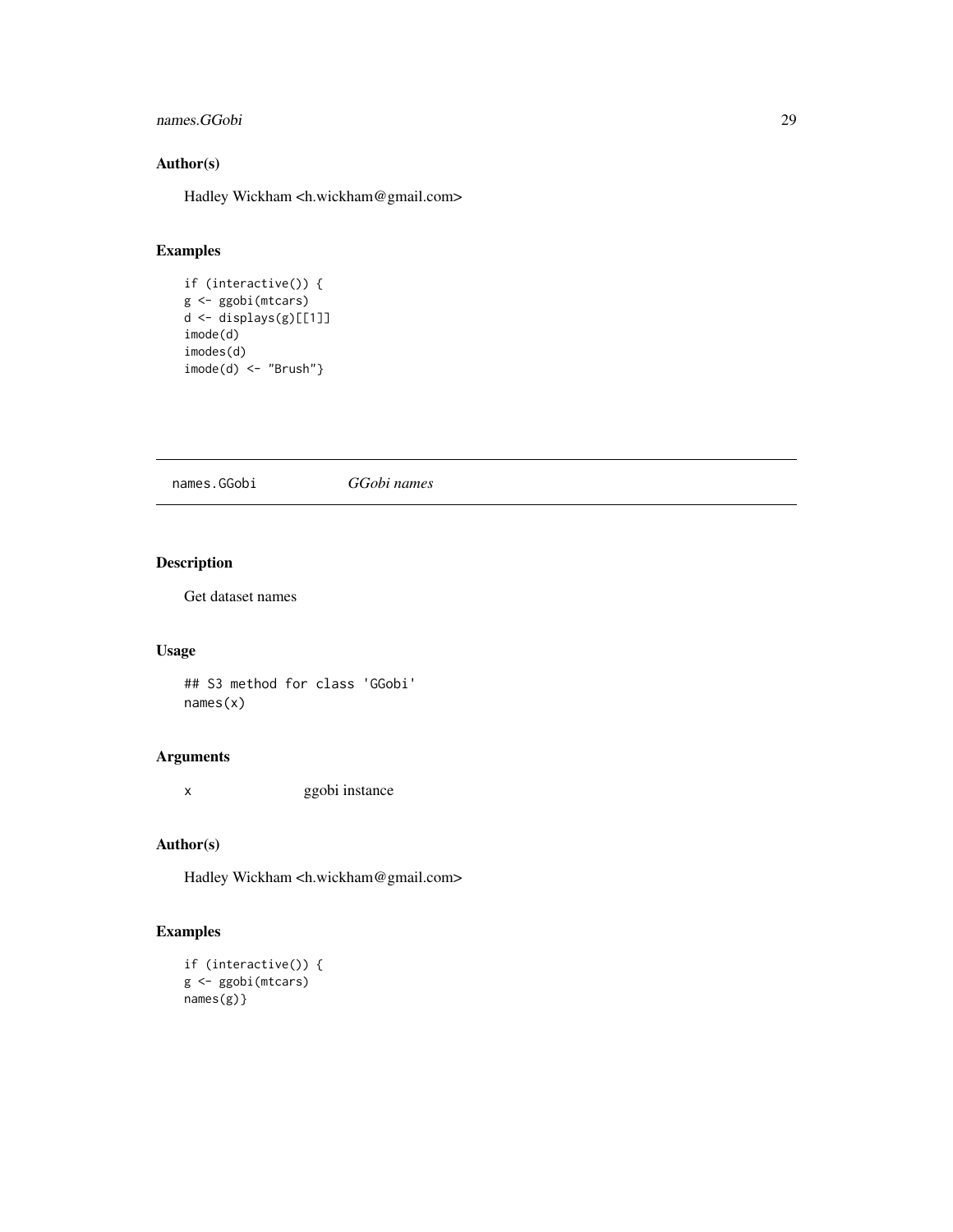<span id="page-29-0"></span>

## Description

Functions to get and set projection mode

#### Usage

pmode(x)

## Arguments

x GGobiDisplay object

## Details

In GGobi, the projection mode determines the type of plot that is displayed. For example, a 1D ASH plot, or a 2D tour.

You can see the list of available projection modes using the [pmodes](#page-0-0) function. This accepts either a GGobiDisplay, or the name of the display type.

#### Author(s)

Hadley Wickham <h.wickham@gmail.com>

## Examples

```
if (interactive()) {
g <- ggobi(mtcars)
d <- displays(g)[[1]]
pmode(d)
pmodes(d)
pmode(d) <- "1D Plot"}
```
selected.GGobiData *Get selection status*

## Description

Returns logical vector indicating if each point is under the brush

## Usage

```
## S3 method for class 'GGobiData'
selected(x)
```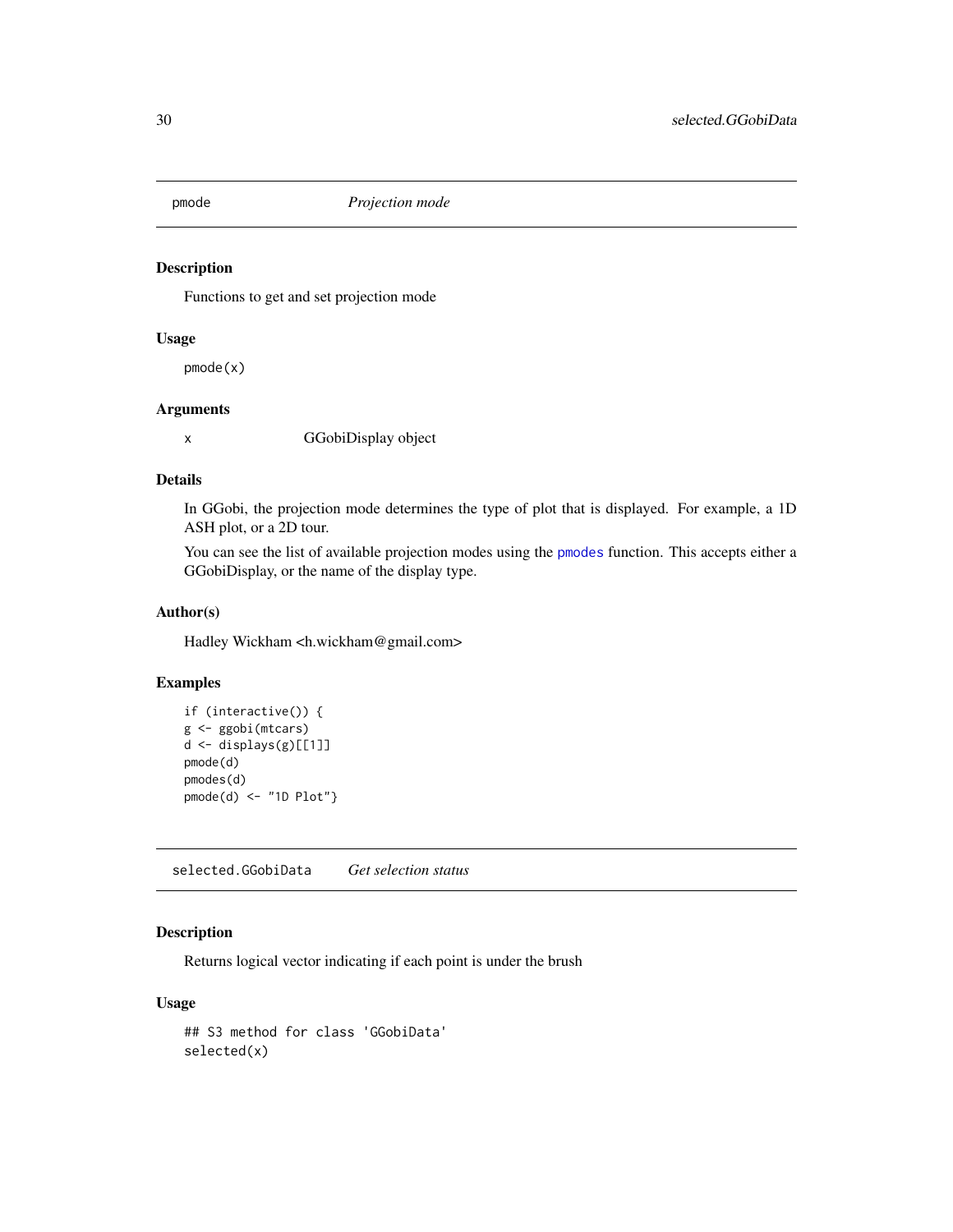## <span id="page-30-0"></span>Arguments

x GGobiData logical vector

## Author(s)

Hadley Wickham <h.wickham@gmail.com>

shadowed.GGobiData *Get shadowed status*

## <span id="page-30-1"></span>Description

Get the exclusion status of points.

## Usage

## S3 method for class 'GGobiData' shadowed(x)

## Arguments

x ggobiDataget

## Details

If a point is shadowed it is drawn in a dark gray colour, behind all non-shadowed points. It cannot be selected.

## Author(s)

Hadley Wickham <h.wickham@gmail.com>

## See Also

[shadowed<-](#page-8-1)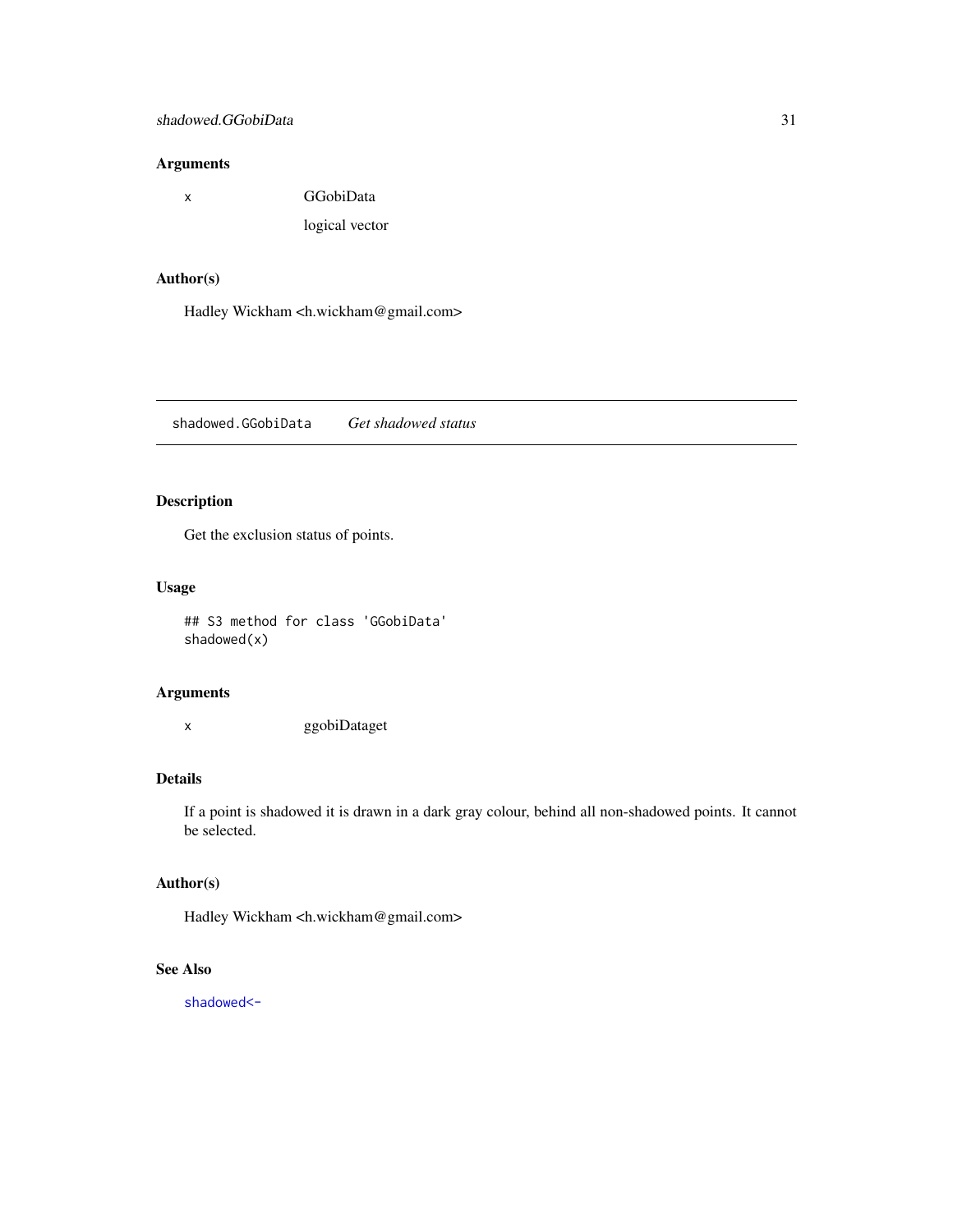<span id="page-31-0"></span>Storm tracks data *Storm tracks in the Caribbean*

## Description

The data consist of tropical cyclone tracks through the Atlantic Ocean, Caribbean Sea and Gulf of Mexico from 1995 to 2005. Only "named" storms, those which reached tropical storm status or stronger, are included.

The data originated from the National Hurricane Center's archive of Tropical Cyclone Reports ( <http://www.nhc.noaa.gov/pastall.shtml>). From the NHC, the reports "contain comprehensive information on each tropical cyclone, including synoptic history, meteorological statistics, casualties and damages, and the post-analysis best track (six-hourly positions and intensities)."

This dataset is taken from the post-analysis best track information, which are presented in tabular form in the Tropical Cyclone Reports and came in a variety of electronic formats (PDF, HTML and Microsoft Word documents). The best track tables were then copied to text files and parsed into the comma-separated format in which they currently reside.

The variables are as follows:

- Name: Storm Name
- Year: Year of report
- Month: Month of report
- Day: Day of report (day of the month)
- Hour: Hour of report  $(0, 6, 12 \text{ or } 18 \text{ in UTC time})$
- Latitude: Latitude of the storm's center (degrees North)
- Longitude: Longitude of the storm's center (degrees West)
- Pressure: Air pressure at the storm's center (millibars)
- Wind: Storm's maximum sustained wind speed (knots or nautical miles per hour)
- Type: Storm classification (Tropical Depression, Tropical Storm, Hurricane,
- Extratropical)
- SeasDay: Day of the hurricane season (days since June 1)

The Tropical Cyclone Reports had a variety of storm type designations and there appeared to be no consistent naming convention for cyclones that were not hurricanes, tropical depressions, or tropical storms. Many of these designations have been combined into the "Extratropical" category in this dataset.

This data was put together by Jon Hobbs, a PhD student at Iowa State. Thanks Jon!

#### Usage

data(stormtracks)

#### Format

A data frame with 5519 rows and 24 variables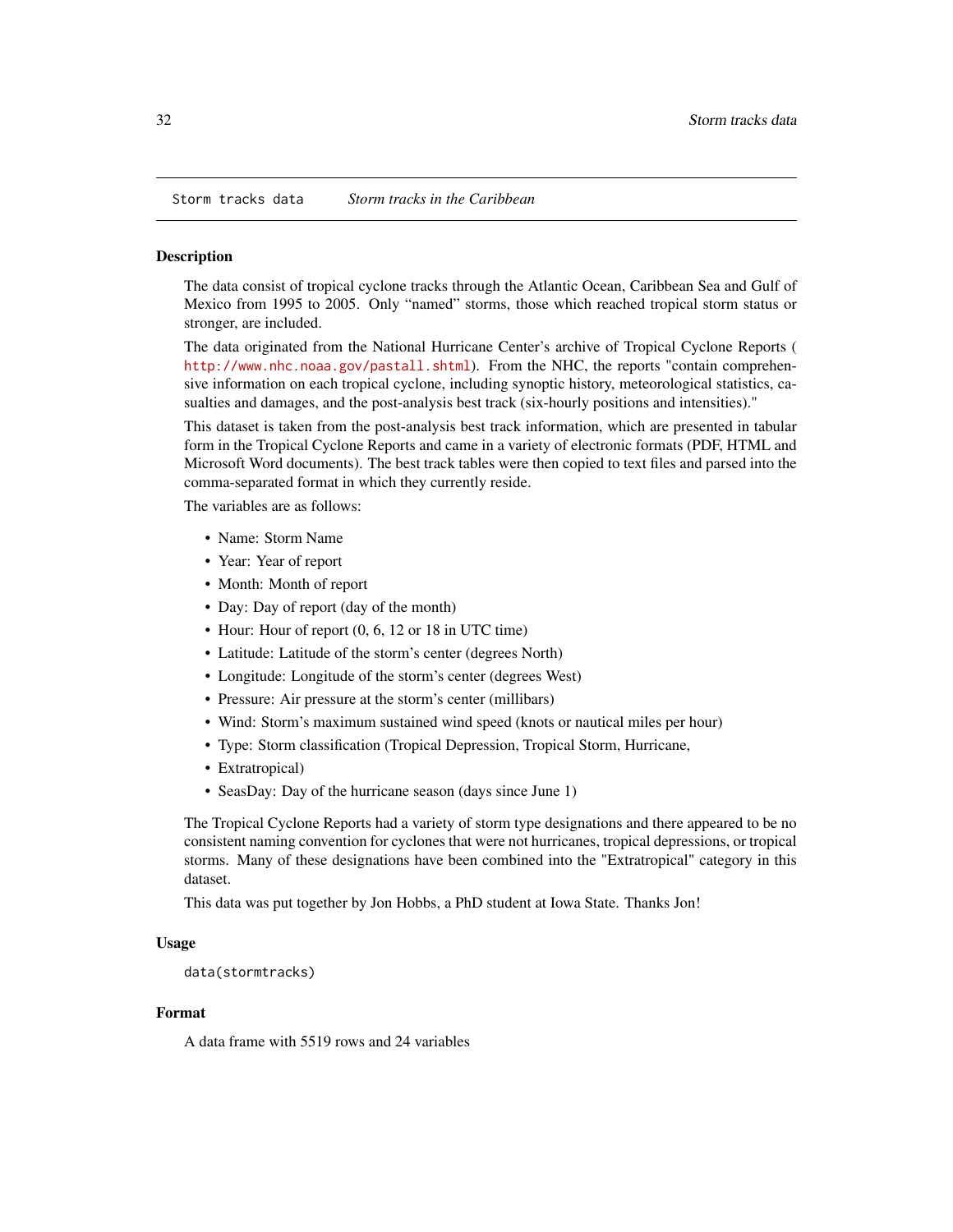<span id="page-32-0"></span>summary.GGobi *GGobi summary*

#### Description

Get a description of the global state of the GGobi session.

#### Usage

```
## S3 method for class 'GGobi'
summary(object, ...)
```
## Arguments

| object | ggobi object |
|--------|--------------|
| .      | ignored      |

## Author(s)

Hadley Wickham <h.wickham@gmail.com>

## Examples

```
if (interactive()) {
g <- ggobi(mtcars)
summary(g)}
```
summary.GGobiData *Summarise GGobiData.*

## Description

Summarise a GGobiData with dimensions, mode and variable names.

## Usage

```
## S3 method for class 'GGobiData'
summary(object, ...)
```
## Arguments

| object | GGobiData |
|--------|-----------|
| .      | ignored   |

## Author(s)

Hadley Wickham <h.wickham@gmail.com>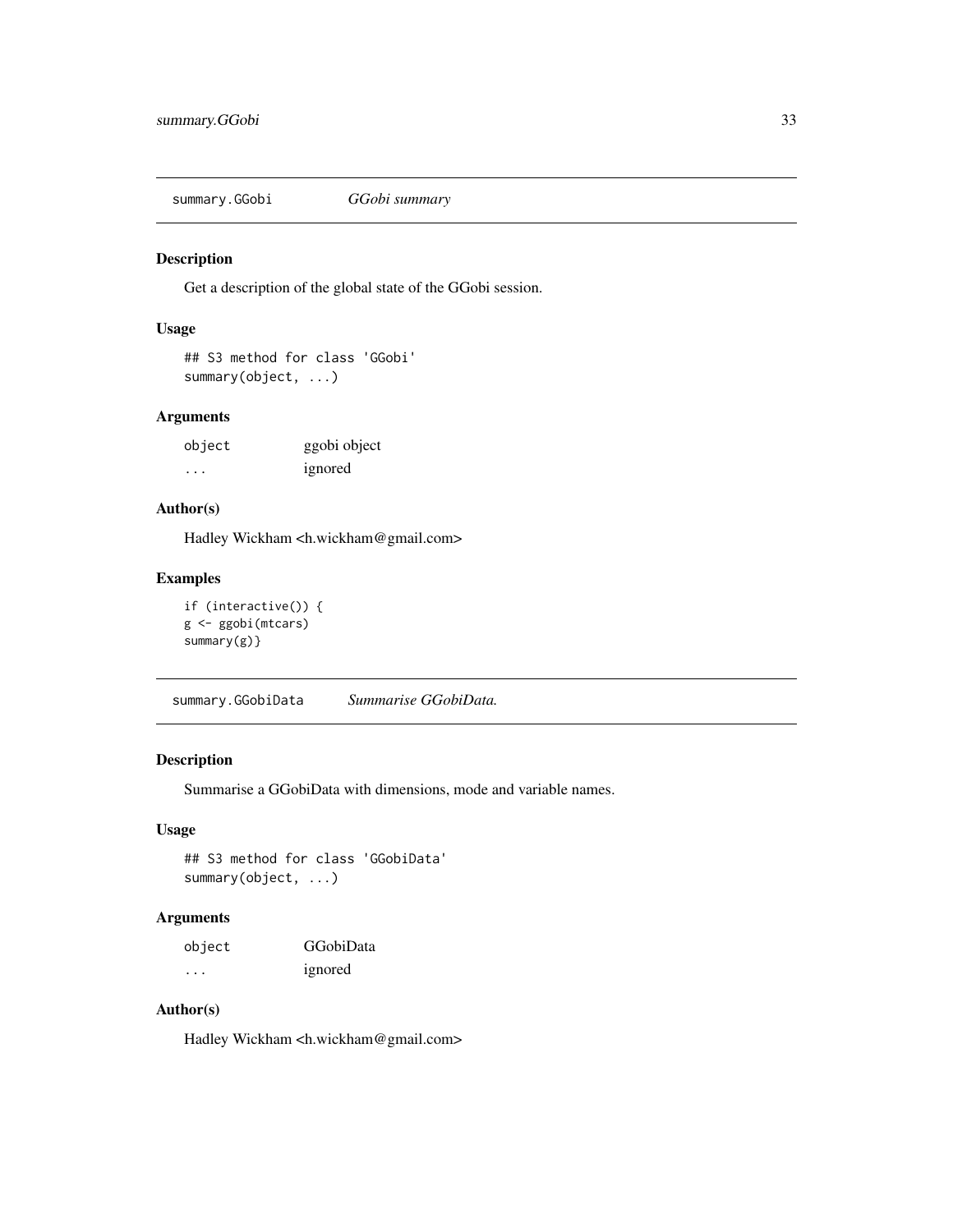<span id="page-33-1"></span><span id="page-33-0"></span>variables.GGobiDisplay

*Get display variables*

#### Description

List the variables used in a given display

## Usage

## S3 method for class 'GGobiDisplay' variables(x)

#### Arguments

x GGobiDisplay object

#### Details

There are three types of variables in GGobi displays: X, Y, Z, which correspond to the labels on the toggle buttons in GGobi. Most plots have a constrained set of possible options. For example, in tours you can only set X variables, and you must have at least three. Or in the rotation plot, you need exactly one X, Y, and Z variable. You can figure out what these conditions are by using the toggle buttons in GGobi.

#### Author(s)

Hadley Wickham <h.wickham@gmail.com>

#### See Also

[variables<-.GGobiDisplay](#page-9-1) for examples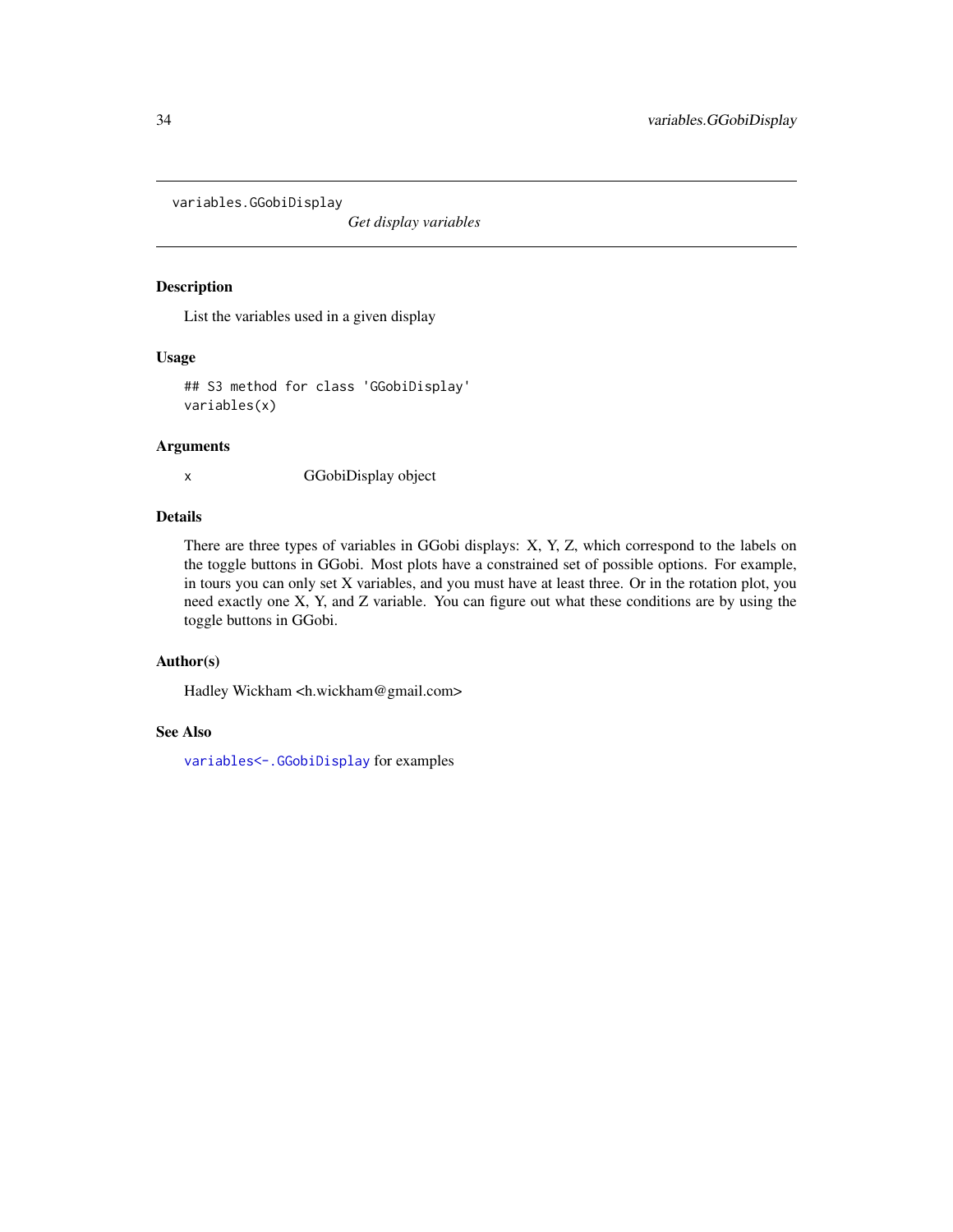# <span id="page-34-0"></span>**Index**

∗Topic attribute summary.GGobiData, [33](#page-32-0) ∗Topic color colorscheme, [14](#page-13-0) ∗Topic datasets Storm tracks data, [32](#page-31-0) ∗Topic dynamic close.GGobi, [14](#page-13-0) display.GGobiData, [16](#page-15-0) displays.GGobi, [17](#page-16-0) excluded.GGobiData, [18](#page-17-0) ggobi.default, [19](#page-18-0) ggobi\_count, [20](#page-19-0) ggobi\_display\_get\_tour\_projection, [21](#page-20-0) ggobi\_display\_set\_tour\_projection, [22](#page-21-0) ggobi\_get, [23](#page-22-0) ggobi\_longitudinal, [24](#page-23-0) ggobi\_version, [25](#page-24-0) glyph\_colour.GGobiData, [25](#page-24-0) glyph\_size.GGobiData, [26](#page-25-0) glyph\_type.GGobiData, [27](#page-26-0) imode, [28](#page-27-0) names.GGobi, [29](#page-28-0) pmode, [30](#page-29-0) selected.GGobiData, [30](#page-29-0) shadowed.GGobiData, [31](#page-30-0) summary.GGobi, [33](#page-32-0) variables.GGobiDisplay, [34](#page-33-0) ∗Topic hplot ggobi\_display\_save\_picture, [22](#page-21-0) ∗Topic manip connecting\_edges, [15](#page-14-0) dataset.GGobiDisplay, [15](#page-14-0) edges, [18](#page-17-0) ids.GGobiData, [28](#page-27-0) .check\_versions, [13](#page-12-0) [.GGobi, *[16](#page-15-0)*, *[19](#page-18-0)*

[.GGobiData, *[19,](#page-18-0) [20](#page-19-0)* [[.GGobiData, *[20](#page-19-0)* \$.GGobiData, *[20](#page-19-0)* as.data.frame, *[20](#page-19-0)* close.GGobi, [14](#page-13-0) colorscheme, [14](#page-13-0) connecting\_edges, [15](#page-14-0) dataset.GGobiDisplay, [15](#page-14-0) display, *[18](#page-17-0)* display.GGobiData, [16](#page-15-0) displays.GGobi, [17](#page-16-0) edges, [18,](#page-17-0) *[20](#page-19-0)* excluded, *[6](#page-5-0)*, *[19](#page-18-0)* excluded.GGobiData, [18](#page-17-0) ggobi *(*ggobi.default*)*, [19](#page-18-0) ggobi.default, [19](#page-18-0) ggobi\_count, [20](#page-19-0) ggobi\_display\_get\_tour\_projection, [21](#page-20-0) ggobi\_display\_save\_picture, [22](#page-21-0) ggobi\_display\_set\_tour\_projection, [22](#page-21-0) ggobi\_display\_types, *[17](#page-16-0)* ggobi\_get, [23](#page-22-0) ggobi\_longitudinal, *[4](#page-3-0)*, *[20](#page-19-0)*, [24](#page-23-0) ggobi\_version, [25](#page-24-0) glyph\_color *(*glyph\_colour.GGobiData*)*, [25](#page-24-0) glyph\_colour, *[7](#page-6-0)*, *[19](#page-18-0)* glyph\_colour *(*glyph\_colour.GGobiData*)*, [25](#page-24-0) glyph\_colour.GGobiData, [25](#page-24-0) glyph\_size, *[7](#page-6-0)*, *[19](#page-18-0)* glyph\_size *(*glyph\_size.GGobiData*)*, [26](#page-25-0) glyph\_size.GGobiData, [26](#page-25-0) glyph\_type, *[8](#page-7-0)*, *[19](#page-18-0)* glyph\_type *(*glyph\_type.GGobiData*)*, [27](#page-26-0) glyph\_type.GGobiData, [27](#page-26-0)